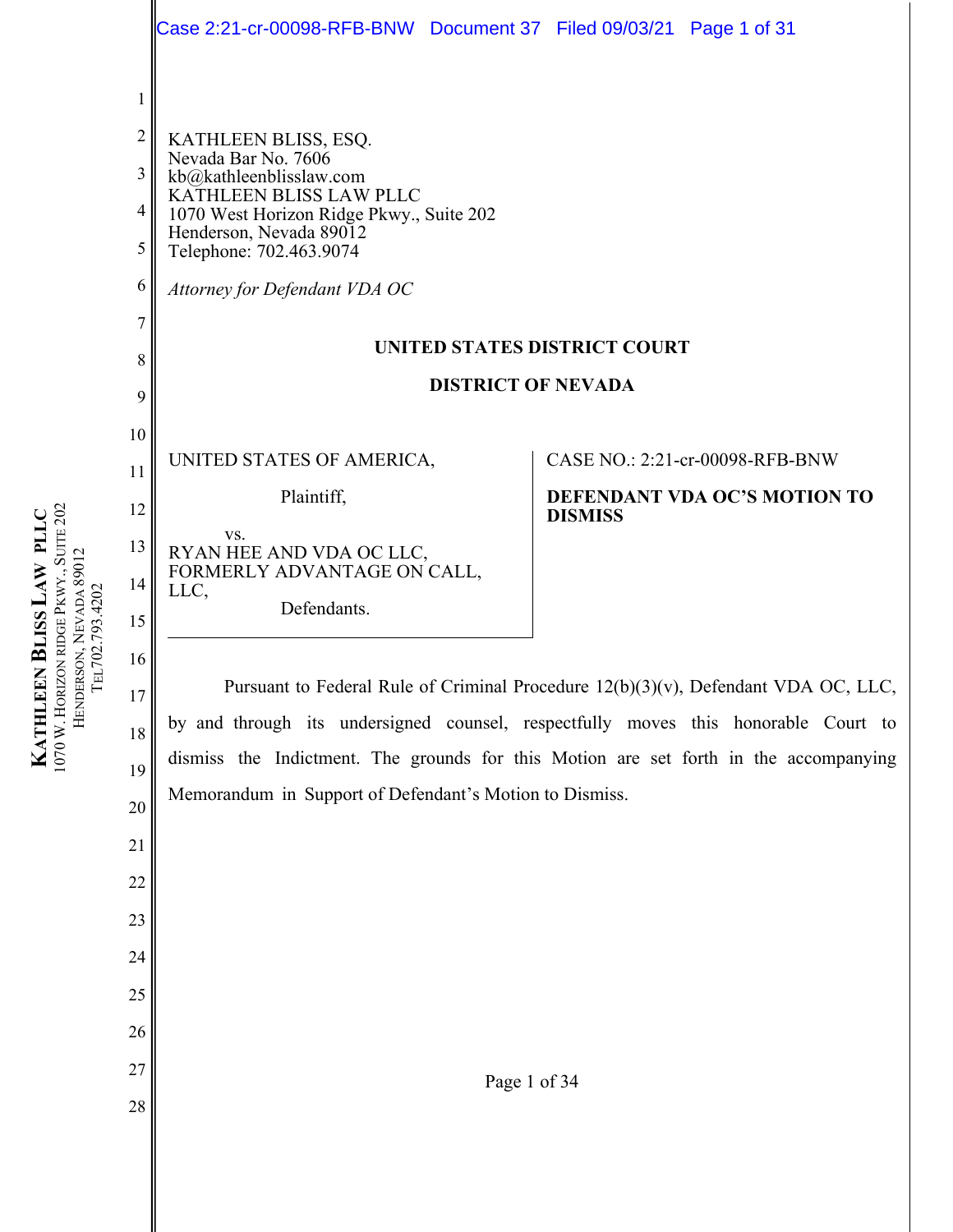|                | Case 2:21-cr-00098-RFB-BNW Document 37 Filed 09/03/21 Page 2 of 31 |                     |                                                                             |                                                                 |
|----------------|--------------------------------------------------------------------|---------------------|-----------------------------------------------------------------------------|-----------------------------------------------------------------|
|                |                                                                    |                     |                                                                             |                                                                 |
| 1              |                                                                    |                     |                                                                             |                                                                 |
| $\overline{2}$ | Dated: September 3, 2021                                           |                     | Respectfully submitted,                                                     |                                                                 |
| 3              |                                                                    |                     | By: Carole S. Rendon<br>Carole S. Rendon (pro hac vice)                     |                                                                 |
| 4              |                                                                    |                     | Mary Pat Brogan (pro hac vice)                                              | Sean Sandoloski (pro hac vice pending)<br>BAKER & HOSTETLER LLP |
| 5              |                                                                    |                     | 127 Public Square, Suite 2000                                               |                                                                 |
| 6              |                                                                    |                     | Cleveland, Ohio 44114<br>Telephone: 216.621.0200<br>Facsimile: 216.696.0740 |                                                                 |
| 7<br>8         |                                                                    |                     | crendon@bakerlaw.com<br>ssandoloski@bakerlaw.com                            |                                                                 |
| 9              |                                                                    |                     | mbrogan@bakerlaw.com                                                        |                                                                 |
| 10             |                                                                    |                     | <b>Kathleen Bliss</b><br>KATHLEEN BLISS LAW PLLC                            |                                                                 |
| 11             |                                                                    |                     | 1070 W. Horizon Ridge Pkwy.,<br>Suite 202                                   |                                                                 |
| 12             |                                                                    |                     | Henderson, NV 89012<br>Office: 702.463.9074                                 |                                                                 |
| 13             |                                                                    |                     | kb@kathleenblisslaw.com                                                     | Attorneys for Defendant VDA OC, LLC                             |
| 14             |                                                                    |                     |                                                                             |                                                                 |
| 15             |                                                                    |                     |                                                                             |                                                                 |
| 16             |                                                                    |                     |                                                                             |                                                                 |
| $17\,$         |                                                                    |                     |                                                                             |                                                                 |
| 18             |                                                                    |                     |                                                                             |                                                                 |
| 19             |                                                                    |                     |                                                                             |                                                                 |
| 20             |                                                                    |                     |                                                                             |                                                                 |
| 21             |                                                                    |                     |                                                                             |                                                                 |
| 22             |                                                                    |                     |                                                                             |                                                                 |
| 23             |                                                                    |                     |                                                                             |                                                                 |
| 24             |                                                                    |                     |                                                                             |                                                                 |
| 25             |                                                                    |                     |                                                                             |                                                                 |
| 26             |                                                                    |                     |                                                                             |                                                                 |
| 27             |                                                                    |                     |                                                                             |                                                                 |
| 28             |                                                                    | $\ddot{\mathbf{i}}$ |                                                                             |                                                                 |
|                |                                                                    |                     |                                                                             |                                                                 |
|                |                                                                    |                     |                                                                             |                                                                 |
|                |                                                                    |                     |                                                                             |                                                                 |

**KATHLEEN KATHLEEN BLISS LAW PLLC LAW PLLC** 1070 W. HORIZON RIDGE PKWY., SUITE 202<br>HENDERSON, NEVADA 89012<br>TEL702.793.4202 HORIZON RIDGE PKWY., SUITE 202 HENDERSON, NEVADA 89012 TEL702.793.4202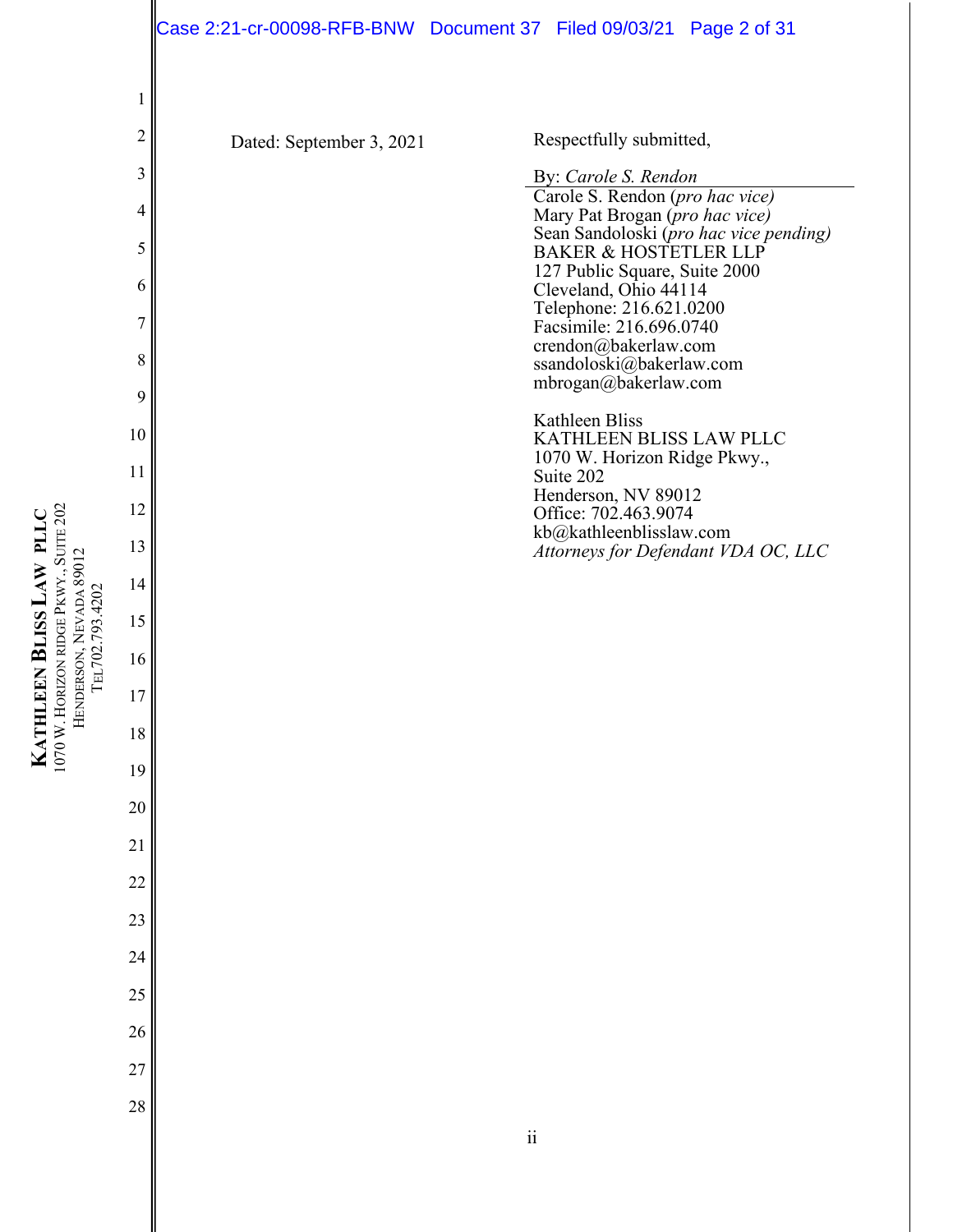|                     | Case 2:21-cr-00098-RFB-BNW  Document 37  Filed 09/03/21  Page 3 of 31                 |
|---------------------|---------------------------------------------------------------------------------------|
|                     |                                                                                       |
| 1<br>$\overline{2}$ |                                                                                       |
| 3                   | <b>TABLE OF CONTENTS</b>                                                              |
| 4                   |                                                                                       |
| 5                   |                                                                                       |
| 6                   |                                                                                       |
| 7                   |                                                                                       |
| 8                   | I.<br>A. "No-Poach" Agreements are Not a Per Se Violation of the Sherman Act 5        |
| 9                   | B. The Indictment Alleges an Ancillary Restraint Subject to the Rule of Reason 12     |
| 10                  | II. Extending the Per Se Rule to No-Poach Agreements for the First Time In A Criminal |
| 11                  | III. Application of the Per Se Rule to No-Poach Agreements Is an Unconstitutional     |
| 12                  |                                                                                       |
| 13                  | IV.<br>The Indictment Fails to Demonstrate the Alleged Conduct's Effect on Interstate |
| 14                  |                                                                                       |
| 15                  |                                                                                       |
| 16                  |                                                                                       |
| 17                  |                                                                                       |
| 18                  |                                                                                       |
| 19                  |                                                                                       |
| 20                  |                                                                                       |
| 21                  |                                                                                       |
| 22                  |                                                                                       |
| 23                  |                                                                                       |
| 24                  |                                                                                       |
| 25                  |                                                                                       |
| 26                  |                                                                                       |
| 27                  |                                                                                       |
| 28                  |                                                                                       |
|                     | $\overline{\text{iii}}$                                                               |
|                     |                                                                                       |
|                     |                                                                                       |

**KATHLEEN BLISS LAW PLLC**  $1070$  W. HORIZON RIDGE PKWY., SUITE 202 HENDERSON, NEVADA 89012 TEL702.793.4202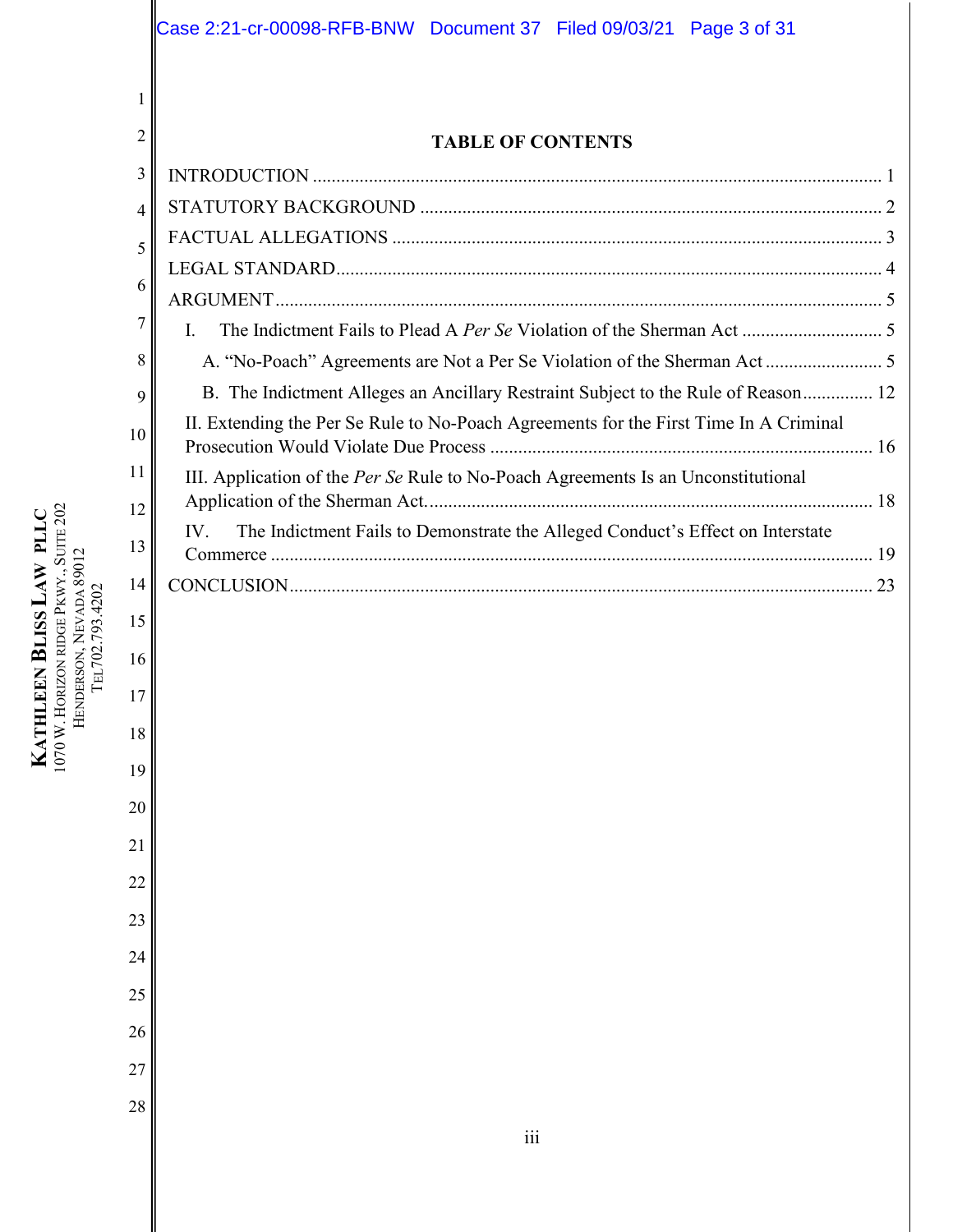|                 | Case 2:21-cr-00098-RFB-BNW Document 37 Filed 09/03/21 Page 4 of 31 |
|-----------------|--------------------------------------------------------------------|
|                 |                                                                    |
|                 |                                                                    |
| 2               | <b>TABLE OF AUTHORITIES</b>                                        |
| 3               | Page(s)                                                            |
| $\overline{4}$  | Cases                                                              |
| 5<br>6          | Arizona v. Maricopa Cty. Med. Soc.,                                |
| 7<br>8          | In re ATM Fee Antitrust Litig.,                                    |
| 9               | Aya Healthcare Servs., Inc. v. AMN Healthcare, Inc.,               |
| 10              | Aydin Corp. v. Loral Corp.,                                        |
| 11              |                                                                    |
| 12              | Bogan v. Hodgkins,                                                 |
| 13<br>14        | Conrad v. Jimmy John's Franchise, LLC,                             |
| 15<br>16        | Craftsmen Limousine, Inc. v. Ford Motor Co.,                       |
| 17 <sub>l</sub> | Deslandes v. McDonald's USA, LLC,                                  |
| 18<br>19        | Deslandes v. McDonald's USA, LLC,                                  |
| 20<br>21        | Eichorn v. AT & T Corp.,                                           |
| 22              | Freeman v. San Diego Ass'n of Realtors,                            |
| 23              | Furlong v. Long Island College Hosp.,                              |
| 24              |                                                                    |
| 25              | Hamilton Chapter of Alpha Delta Phi, Inc. v. Hamilton Coll.,       |
| 26              |                                                                    |
| 27              | California ex rel. Harris v. Safeway, Inc.,                        |
| 28              |                                                                    |

**KATHLEEN BLISS LAW PLLC**  $1070$  W. HORIZON RIDGE PKWY., SUITE 202 HENDERSON, NEVADA 89012 TEL702.793.4202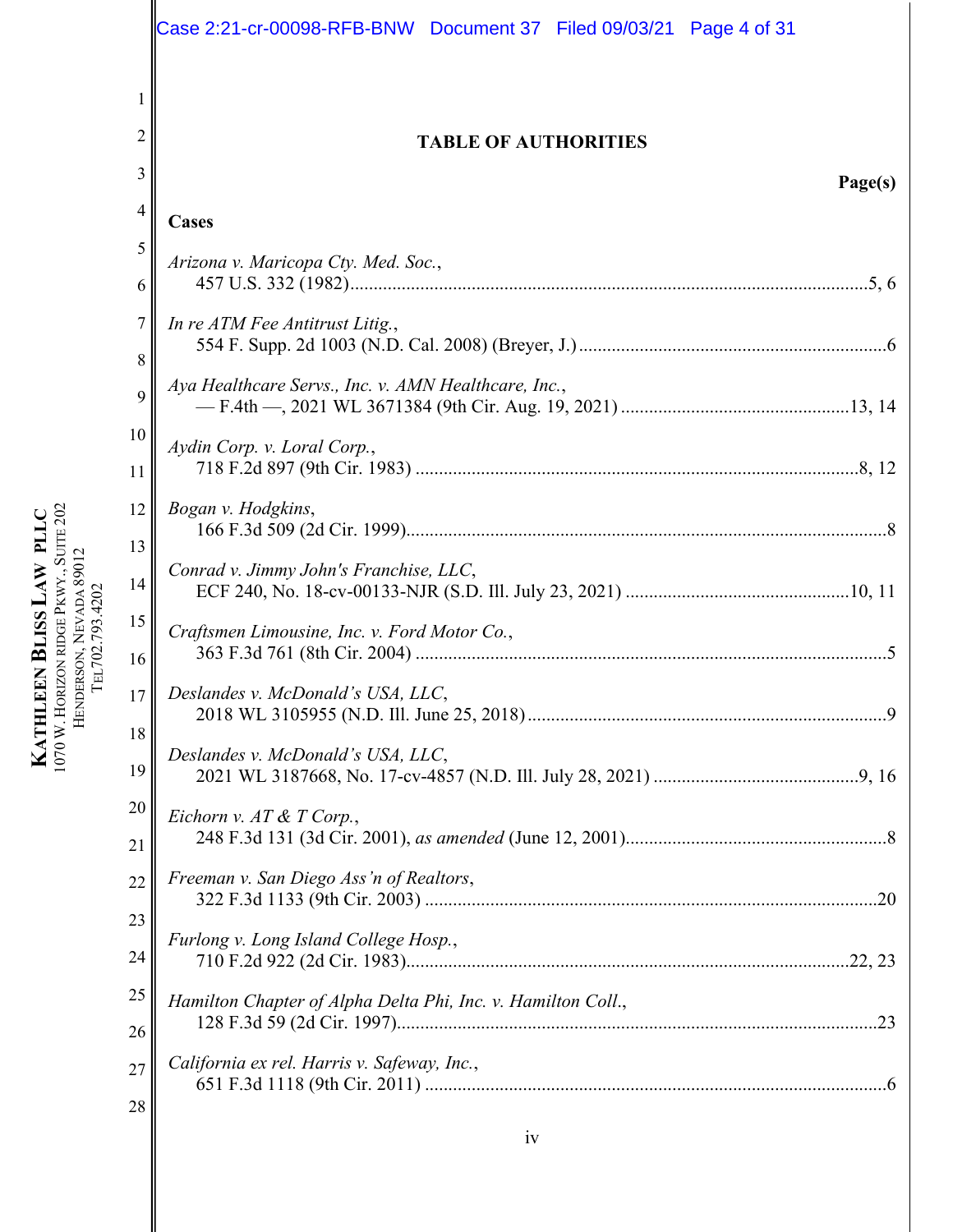|                | Case 2:21-cr-00098-RFB-BNW Document 37 Filed 09/03/21 Page 5 of 31 |
|----------------|--------------------------------------------------------------------|
| 1              |                                                                    |
| $\overline{2}$ | Kelsey K. v. NFL Enterprises, LLC,                                 |
| 3              |                                                                    |
| 4              | L.A. Mem'l Colisuem Com'n v. Nat'l Football League,                |
| 5              | Landgraf v. USI Film Prods,                                        |
| 6              |                                                                    |
| 7              | Las Vegas Merchant Plumbers Ass'n v. United States,                |
| 8              |                                                                    |
| 9              | Leegin Creative Leather Prods., Inc. v. PSKS, Inc.,                |
| 10             | Markson v. CRST Int'l, Inc.,                                       |
| 11             |                                                                    |
| 12             | Med. Ctr. at Elizabeth Place, LLC v. Atrium Health Sys.,           |
| 13             |                                                                    |
| 14             | Morissette v. United States,                                       |
| 15             | Nat'l Collegiate Athletic Ass'n v. Alston,                         |
| 16             |                                                                    |
| 17             | Nat'l Soc. of Prof. Engineers v. United States,                    |
| 18             |                                                                    |
| 19             | Ohio v. Am. Express Co.,                                           |
| 20             | Polk Bros., Inc. v. Forest City Enters, Inc.,                      |
| 21             |                                                                    |
| 22             | Rothery Storage & Van Co. v. Atlas Van Lines, Inc.,                |
| 23             |                                                                    |
| 24             | Skilling v. United States,                                         |
| 25             | State Oil Co. v. Khan,                                             |
| 26             |                                                                    |
| 27             | Summit Health, Ltd. v. Pinhas,                                     |
| 28             |                                                                    |
|                |                                                                    |

**KATHLEEN BLISS LAW PLLC** HORIZON RIDGE PKWY., SUITE 202 HENDERSON, NEVADA 89012 TEL702.793.4202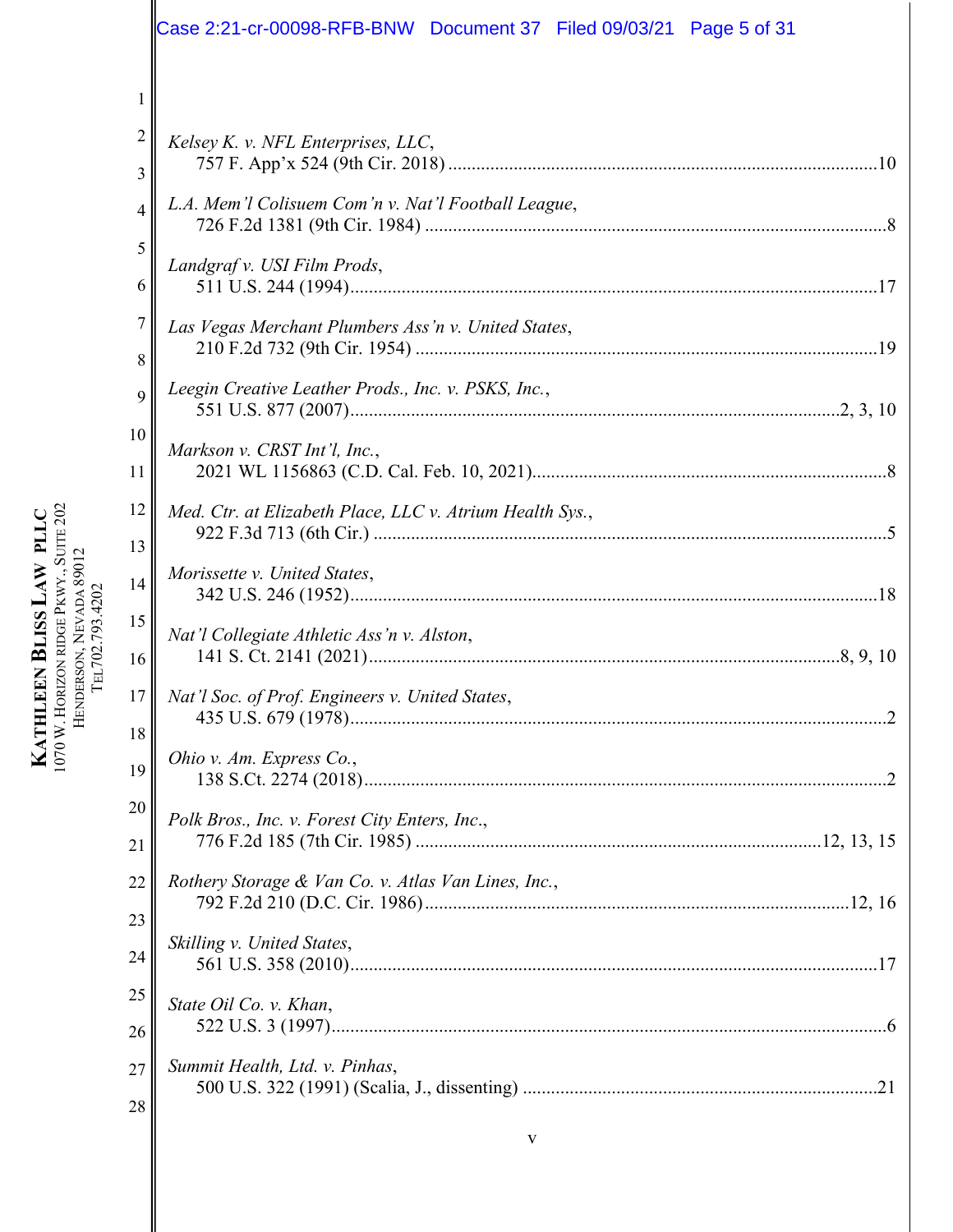|                     | Case 2:21-cr-00098-RFB-BNW Document 37 Filed 09/03/21 Page 6 of 31             |
|---------------------|--------------------------------------------------------------------------------|
| 1                   |                                                                                |
| $\overline{c}$<br>3 | Texaco Inc. v. Dagher,                                                         |
| 4                   | United States v. Alvarez-Ulloa,                                                |
| 5<br>6              | United States v. eBay, Inc.,                                                   |
| 7                   | United States v. Gypsum Co.,                                                   |
| 8<br>9              | United States v. Jindal,                                                       |
| 10<br>11            | United States v. Kelly,                                                        |
| 12                  | United States v. Oregon St. Med. Society,                                      |
| 13<br>14            | United States v. Realty Multi-List, Inc.,                                      |
| 15<br>16            | United States v. Surgical Care Affiliates LLC,                                 |
| 17 <sub>1</sub>     | United States v. Vega-Martinez                                                 |
| 18<br>19            | In re Winship,                                                                 |
| 20                  | <b>Statutes</b>                                                                |
| 21                  |                                                                                |
| 22<br>23            | <b>Rules</b>                                                                   |
| 24                  |                                                                                |
| 25                  |                                                                                |
| 26                  | <b>Other Authorities</b>                                                       |
| 27                  | Br. for the U.S. in Opp'n, Sanchez v. United States, No. 19-288 (U.S. Nov. 25, |
| 28                  |                                                                                |

**KATHLEEN BLISS LAW PLLC**  $1070$  W. HORIZON RIDGE PKWY., SUITE 202 HENDERSON, NEVADA 89012 TEL702.793.4202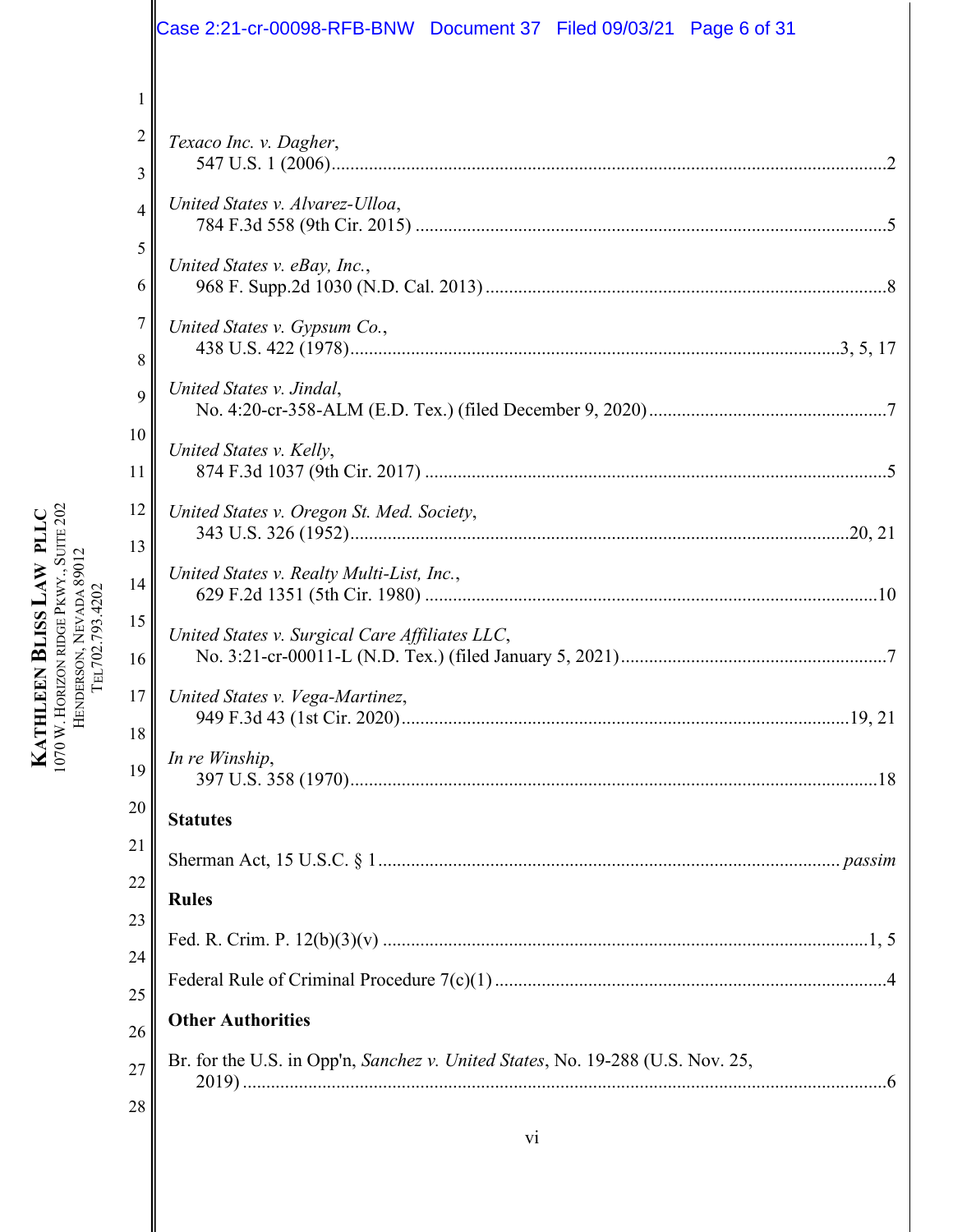|                | Case 2:21-cr-00098-RFB-BNW Document 37 Filed 09/03/21 Page 7 of 31                                                                                                                    |
|----------------|---------------------------------------------------------------------------------------------------------------------------------------------------------------------------------------|
| $\mathbf{1}$   |                                                                                                                                                                                       |
| 2<br>3         | Brief of Amicus United States in Support of Neither Party, Aya Healthcare Servs.,                                                                                                     |
| 4              | Bryan Koenig, DaVita Indictment, Biden Order Ramp Up No-Poach Pressure,<br>LAW360 (July 19, 2021), available at                                                                       |
| 5<br>6         | https://www.law360.com/articles/1403705/davita-indictment-biden-order-                                                                                                                |
| $\overline{7}$ | Corrected Statement of Interest of the United States, ECF 34, Stigar v. Dough                                                                                                         |
| 8<br>9         | Gregory J. Werden, Antitrust Analysis of Joint Ventures: An Overview, 66                                                                                                              |
| 10             | Matthew Perlman, Delrahim Says Criminal No-Poach Cases Are In The Works<br>(Jan. 19, 2019), available at https://www.law360.com/articles/                                             |
| 11<br>12       | Memorandum in Support of Defendants' Motion to Dismiss, United States v.                                                                                                              |
| 13             | Surgical Care Affiliates LLC, ECF 38 at 18, No. 3:21-cr-00011-L (N.D. Tex.)18<br>Report of the Attorney General's National Committee to Study the Antitrust Laws                      |
| 14<br>15       |                                                                                                                                                                                       |
| 16<br>17       | Robert E. Connolly, Some "Twinkling of the Eye" Thoughts on NCAA v. Alston,<br>http://antitrustconnect.com/2021/06/30/some-twinkling-of-the-eye-thoughts-                             |
| 18<br>19       | Roxann E. Henry, Per Se Antitrust Presumptions in Criminal Cases, COLUM.<br>BUS. L.R. (2020) available at<br>https://journals.library.columbia.edu/index.php/CBLR/article/view/847719 |
| 20             | Statement of Interest of the United States, ECF 325, Seaman v. Duke University,                                                                                                       |
| 21<br>22       | U.S. Dep't of Justice & Fed. Trade Comm'n, Antitrust Guidance for Human<br>Resources Professionals (Oct. 2016),                                                                       |
| 23<br>24       | United States' Opp. to Defs.' Mot. to Dismiss, United States v. Surgical Care                                                                                                         |
| 25             |                                                                                                                                                                                       |
| 26<br>27       |                                                                                                                                                                                       |
| 28             | vii                                                                                                                                                                                   |
|                |                                                                                                                                                                                       |

**KATHLEEN BLISS LAW PLLC**  $1070$  W. HORIZON RIDGE PKWY., SUITE 202 HENDERSON, NEVADA 89012 TEL702.793.4202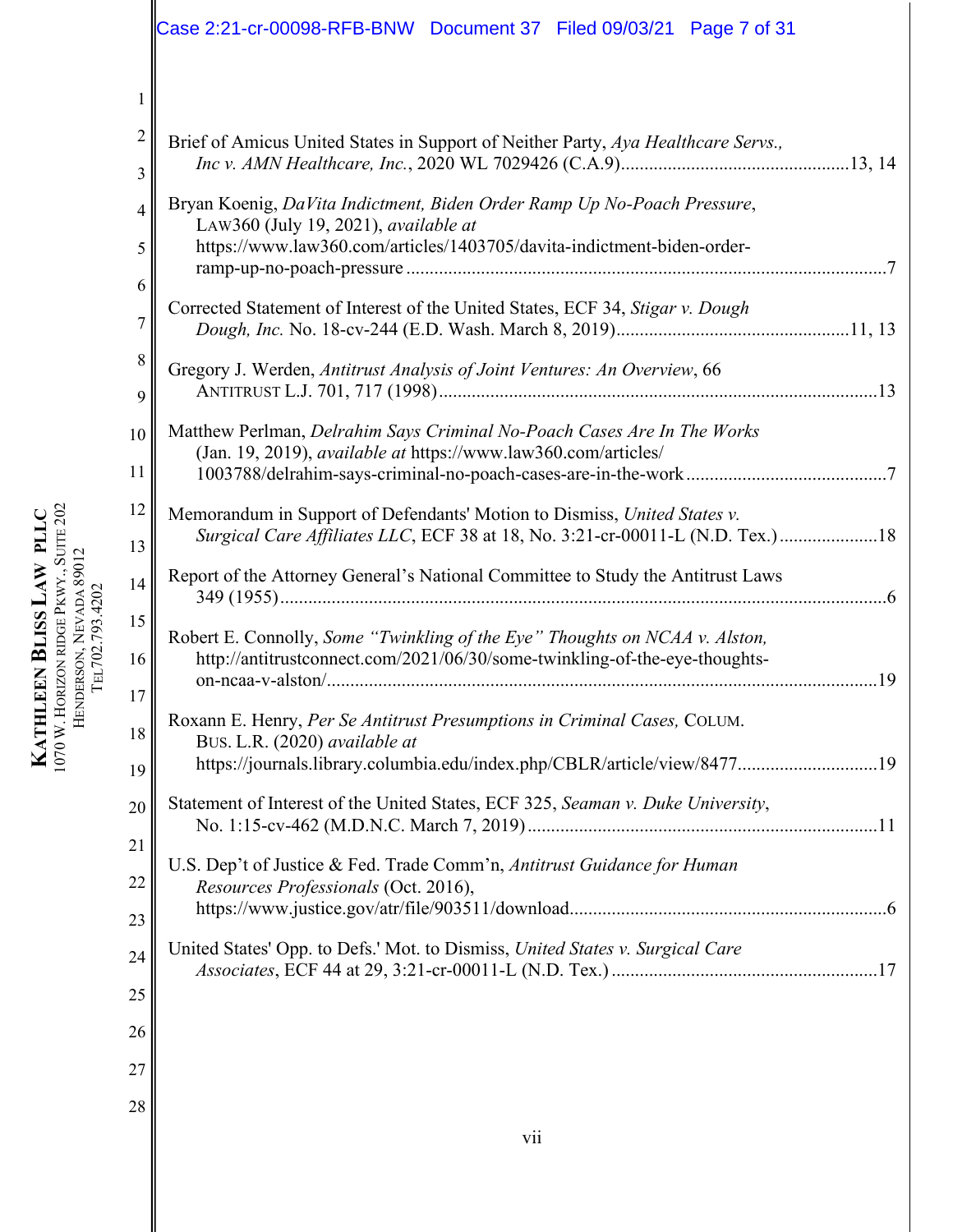<span id="page-7-0"></span>2 3

4

5

6

7

8

9

10

11

12

13

14

15

16

17

18

19

20

1

# <span id="page-7-1"></span>**INTRODUCTION**

This prosecution—against a company that ceased operations in July 2017 and has been dissolved for more than two years and a former employee of that company—is one of the first criminal cases the Antitrust Division of the Department of Justice has brought as part of its publicized campaign to criminalize agreements between employers not to recruit or hire each other's employees. No statute specifically criminalizes such conduct and no court has recognized this conduct as criminal. The alleged conspirators were healthcare staffing agencies who placed nurses with a school district for the daily care of students with medically complex needs, and the entire alleged conspiracy began and ended in less than one school year.

The Antitrust Division has a policy of only prosecuting *per se* violations of the Sherman Act, not ones that are subject to the rule of reason, which requires a higher level of analysis of whether the conduct involved is an illegal restraint of trade. In order for conduct to be a *per se* violation, there must be a consistent history of court recognition that the conduct is *per se* violative. Very few courts have even considered this question and no courts have concluded that agreements not to recruit or hire employees are *per se* violations of the Sherman Act, so the Government cannot demonstrate the requisite history of judicial interpretation. On this basis alone, the Indictment must be dismissed for failure to state a *per se* offense. *See* Fed. R. Crim. P. 12(b)(3)(v).

<span id="page-7-2"></span>Moreover, allowing this prosecution to continue would violate Mr. Hee and VDA OC's constitutional rights to due process, fair notice, and the right to a jury trial. Application of a novel and unsupported theory of law is necessarily violative of due process and fair notice. And allowing prosecution as if this were a *per se* offense would prevent a jury from determining whether the government has proven an element of the offense beyond a reasonable doubt.

070 W. HORIZON RIDGE PKWY., SUITE 202 PKWY., SUITE 202 **KATHLEEN BLISS LAW PLLC LAW PLLC** HENDERSON, NEVADA 89012 HENDERSON, NEVADA 89012 TEL702.793.4202 TEL702.793.4202 HORIZON RIDGE **KATHLEEN**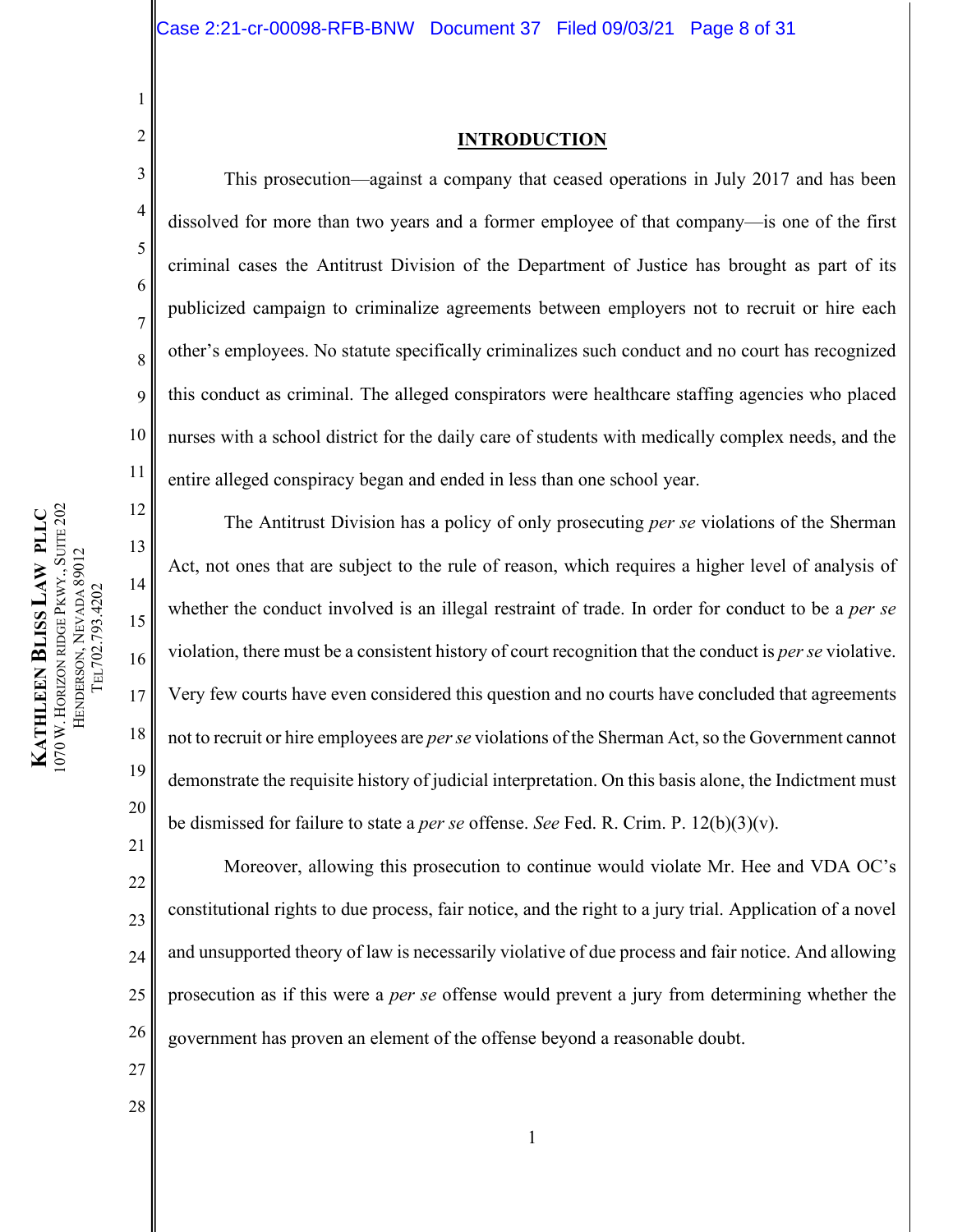4

5

6

7

8

9

10

<span id="page-8-3"></span>11

12

13

14

<span id="page-8-2"></span>28

1

## <span id="page-8-1"></span>**STATUTORY BACKGROUND**

<span id="page-8-0"></span>Defendants are charged with a conspiracy to violate Section 1 of the Sherman Act, 15 U.S.C. § 1. Section 1 makes illegal "[e]very contract, combination in the form of trust or otherwise, or conspiracy, in restraint of trade or commerce among the several states… is declared to be illegal." 15 U.S.C. § 1. Recognizing that some conduct that may facially be a "restraint of trade" may be reasonable, procompetitive, and beneficial, the Supreme Court has "repeated time and again that § 1 'outlaw[s] only unreasonable restraints.'" *Leegin Creative Leather Prods., Inc. v. PSKS, Inc.*, 551 U.S. 877, 885 (2007) (quoting *State Oil Co. v. Khan*, 522 U.S. 3, 10 (1997)); *see also Ohio v. Am. Express Co.*, 138 S.Ct. 2274, 2283 (2018) ("In view of the common law and the law in this country when the Sherman Act was passed, the phrase 'restraint of trade' is best read to mean 'undue restraint.'" (alterations and citation omitted)).

<span id="page-8-4"></span>15 16 17 18 19 20 21 22 23 24 25 26 27 In order to limit the enforcement of the Sherman Act to only such unreasonable restraints, the Supreme Court has explained that courts should "not take[] a literal approach" and instead should "presumptively appl[y] rule of reason analysis" which requires proof "that a particular contract or combination is in fact unreasonable and anticompetitive before it will be found unlawful." *Texaco Inc. v. Dagher*, 547 U.S. 1, 5 (2006). Rule of reason analysis requires "analyzing the facts peculiar to the business, the history of the restraint, and the reasons why it was imposed." *Nat'l Soc. of Prof. Engineers v. United States*, 435 U.S. 679, 692 (1978). "*Per se*  liability is reserved for only those agreements that are 'so plainly anticompetitive that no elaborate study of the industry is needed to establish their illegality.'" *Dagher*, 547 U.S. at 5. (quoting *Nat'l Soc. of Prof. Engineers*, 435 U.S. at 692). The limited *per se* treatment "is appropriate only after courts have had considerable experience with the type of restraint at issue, and only if courts can predict with confidence that it would be invalidated in all or almost all instances under the rule of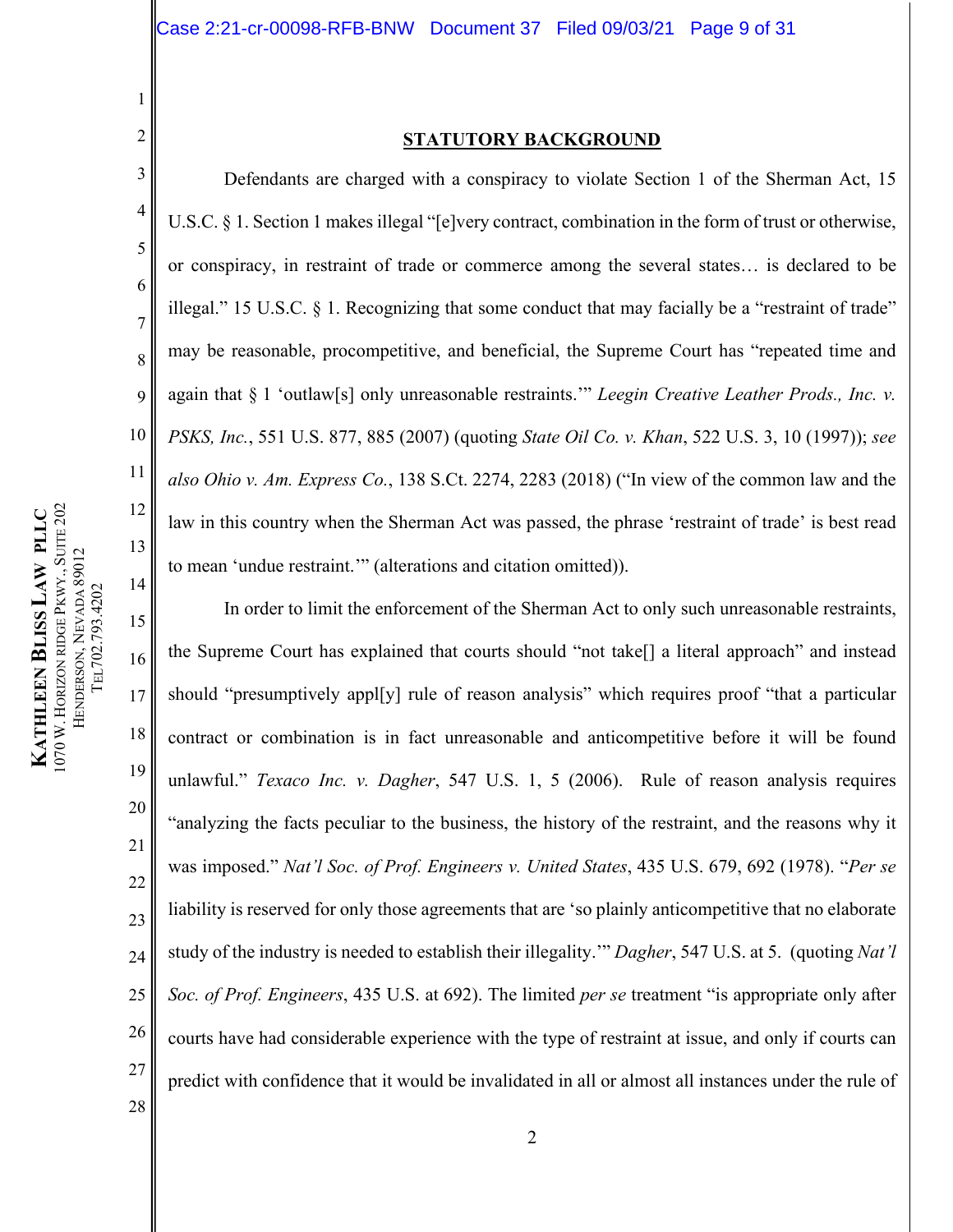<span id="page-9-1"></span>2 5 8 reason." *Leegin*, 551 U.S. at 886–87 (citation omitted). Further, courts are "reluctan[t] to adopt *per se* rules with regard to restraints imposed in the context of business relationships where the economic impact of certain practices is not immediately obvious." *Id.* at 887 (quoting *Khan*, 522 U.S. at 10). As a result, only those restraints that "have manifestly anticompetitive effects … and lack any redeeming virtue" can be deemed *per se* violations of the Sherman Act. *Id.* at 886 (alterations and quotations omitted).

1070 W. HORIZON RIDGE PKWY., SUITE 202 PKWY., SUITE 202 **KATHLEEN BLISS LAW PLLC LAW PLLC** HENDERSON, NEVADA 89012 HENDERSON, NEVADA 89012 TEL702.793.4202 TEL702.793.4202 HORIZON RIDGE **KATHLEEN** 

1

3

4

6

7

9

10

11

12

13

14

15

16

17

18

<span id="page-9-0"></span>19

The Sherman Act is enforced both criminally and civilly. When it is enforced criminally, the restrictions on *per se* treatment are even more significant because improper application of the doctrine would lead to criminal prosecution of "behavior . . . [that] is often difficult to distinguish from the gray zone of socially acceptable and economically justifiable business conduct." *United States v. Gypsum Co.*, 438 U.S. 422, 440-41 (1978). Allowing prosecutions of conduct that may be in this gray zone would permit "criminal sanctions [to] be used, not to punish conscious and calculated wrongdoing at odds with statutory proscriptions, but instead simply to *regulate* business practices[.]" *Id*. at 442. Civil enforcement of the Sherman Act is the vehicle for this sort of business regulation, not criminal punishment.

# <span id="page-9-2"></span>**FACTUAL ALLEGATIONS**

20 21 22 23 24 25 26 27 The Indictment charges VDA OC, LLC (formerly Advantage On Call or AOC) and Ryan Hee with a conspiracy to restrain trade in violation of the Sherman Act. AOC operated as a healthcare staffing agency that provided nurses to various healthcare facilities, including school systems. (ECF 1, Indictment at ¶ 3). Hee worked for AOC as a Regional Manager in Las Vegas. (ECF 1 at ¶ 4). In 2013, AOC was one of multiple companies to bid on and receive a contract to provide staffing services to the Clark County School District (CCSD) in Nevada to provide nurses to care for medically fragile students. (ECF 1 at ¶¶ 2, 8). Company A was also a contracted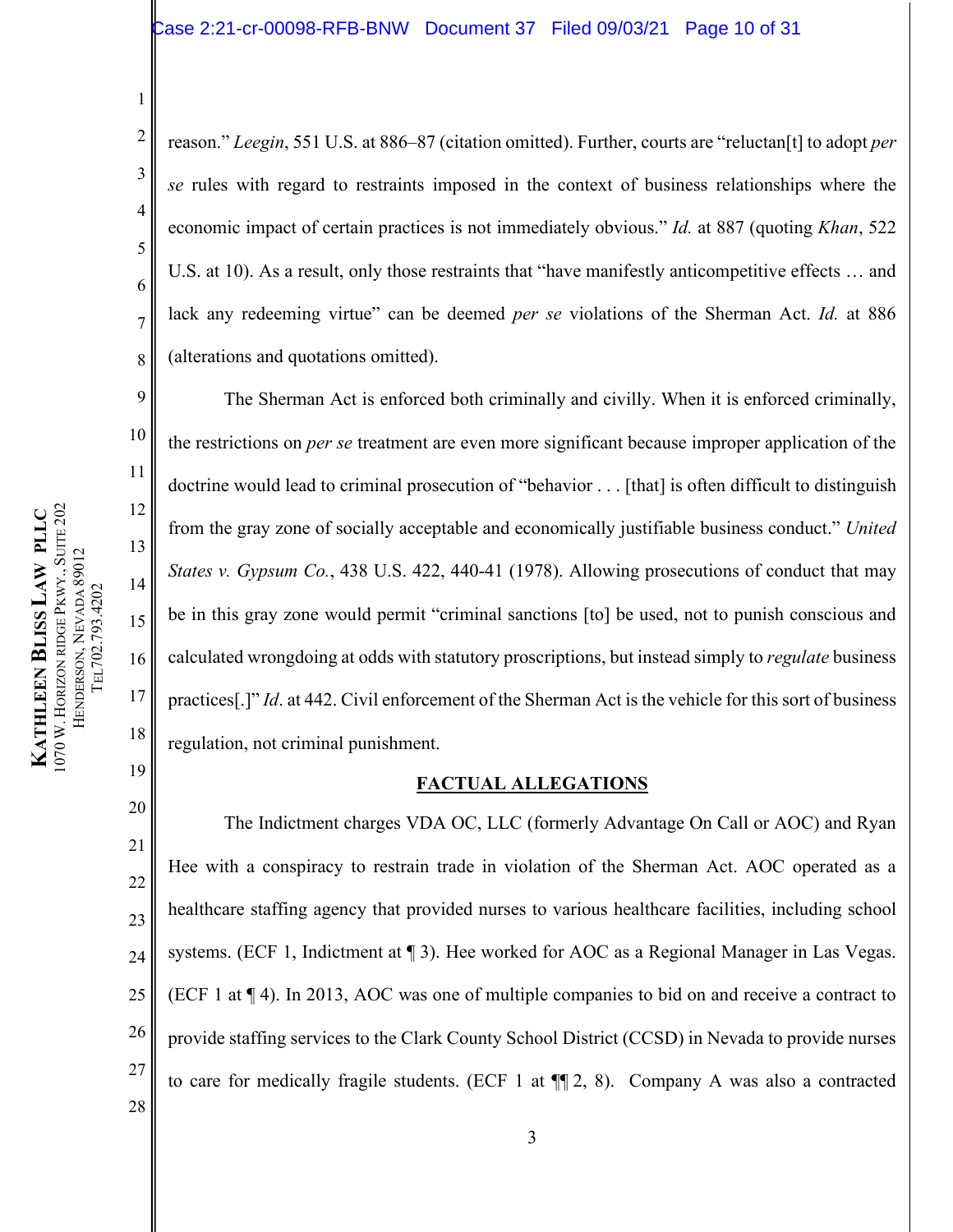2 provider of nursing staff to CCSD. (ECF 1 at  $\P$  8).

The Indictment alleges that in October 2016, Mr. Hee and AOC entered a conspiracy with Company A and Individual 1 to allocate nurses assigned to CCSD and to refrain from raising wages for those nurses. (ECF  $1 \nvert 12$ ). The only specific conduct alleged to have been taken by AOC or Mr. Hee occurred on or about October 21, 2016, as reflected in an email on that date. (ECF 1 ¶ 14). The Indictment does not allege that any nurse at AOC who was assigned to CCSD was ever refused a raise, nor that any nurse from Company A who was assigned to CCSD ever sought employment at AOC and was denied. Indeed, the Indictment alleges only that Company A employees were "instructed . . . not to recruit or hire a co-conspirators company's nurses assigned to CCSD" and that a nurse employed at Company A was denied a raise. (ECF 1 at  $\P$  14(e), (g)). In contrast, there is no allegation that Mr. Hee or AOC ever instructed AOC's employees not to recruit or hire Company A's employees.

The Indictment alleges that this agreement began in October 2016 and lasted until July 2017. (ECF 1 at ¶ 12). In July 2017, AOC ceased operations when it was sold to another healthcare staffing company. The legacy company, which did not continue to operate or provide any staffing services, was renamed as VDA OC, LLC in July 2017. (*See* ECF 1 at ¶ 3). Thus, the Indictment alleges a conspiracy affecting only nurses assigned to a single school district and occurring within a single academic year.

#### **LEGAL STANDARD**

<span id="page-10-1"></span>24 25 26 27 28 Federal Rule of Criminal Procedure  $7(c)(1)$  requires that Indictments provide "a plain, concise and definite written statement of the essential facts constituting the offense charged." Fed. R. Crim. P. 7(c)(1). The Indictment must articulate "the crime charged, the essential elements of the indicated crime, and the acts alleged to constitute the offense in detail sufficient to bring them

1

3

4

5

6

7

8

9

10

11

12

13

14

15

16

17

18

19

20

21

<span id="page-10-0"></span>22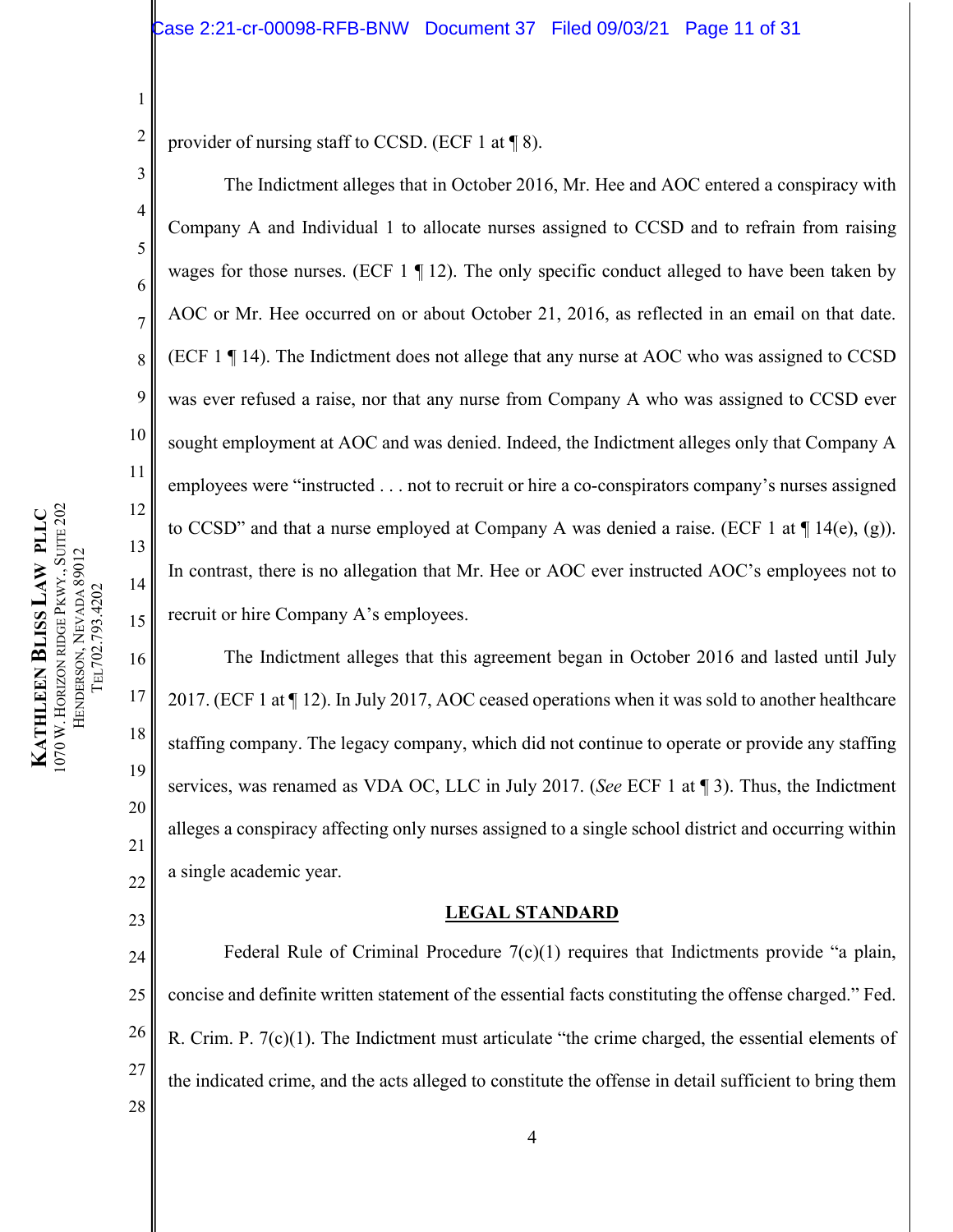<span id="page-11-9"></span>2 3 4 5 6 7 8 9 10 within the scope of the offense and sufficient to inform the accused generally of the acts attributed to him and the time of their commission." *United States v. Alvarez-Ulloa*, 784 F.3d 558, 570 (9th Cir. 2015) (quotations omitted). An Indictment that fails to state an offense must be dismissed. Fed. R. Crim. P. 12(b)(3)(B)(v). "A motion to dismiss is generally capable of determination before trial if it involves questions of law rather than fact." *United States v. Kelly*, 874 F.3d 1037, 1046 (9th Cir. 2017) (quotations and alterations omitted). Because Defendants' challenges to the Indictment here "are based on legal issues," the court "may resolve the issues here without intruding upon the province of the ultimate finder of fact." *Id*. at 1046-47.

<span id="page-11-8"></span>Whether to apply the *per se* rule or the rule of reason is a question of law. *See*, e.g. *Arizona v. Maricopa Cty. Med. Soc.*, 457 U.S. 332, 337, n.3, 354 (1982); *Med. Ctr. at Elizabeth Place, LLC v. Atrium Health Sys.*, 922 F.3d 713, 727 (6th Cir.) ("Whether challenged conduct belongs in the per se category is a question of law."); *Craftsmen Limousine, Inc. v. Ford Motor Co.*, 363 F.3d 761, 772 (8th Cir. 2004) (reviewing *de novo* whether an agreement constituted a *per se* antitrust violation).

Because the Government only alleges a *per se* violation of the Sherman Act, determination of which analytical rule applies could be dispositive and is therefore ripe for decision on a motion to dismiss.

#### <span id="page-11-7"></span><span id="page-11-5"></span><span id="page-11-4"></span><span id="page-11-3"></span>**ARGUMENT**

# **I. THE INDICTMENT FAILS TO PLEAD A** *PER SE* **VIOLATION OF THE SHERMAN ACT**

# **A. "No-Poach" Agreements are Not a Per Se Violation of the Sherman Act**

Unlike most traditional criminal statutes, the Sherman Act, "does not, in clear and categorical terms, precisely identify the conduct which it proscribes." *U.S. Gypsum Co.*, 438 U.S. at 438. Because of the opaque and imprecise nature of the statute, the Antitrust Division prosecutes

<span id="page-11-6"></span>1

11

12

13

14

15

16

17

18

19

20

21

<span id="page-11-0"></span>22

<span id="page-11-1"></span>23

<span id="page-11-2"></span>24

25

26

27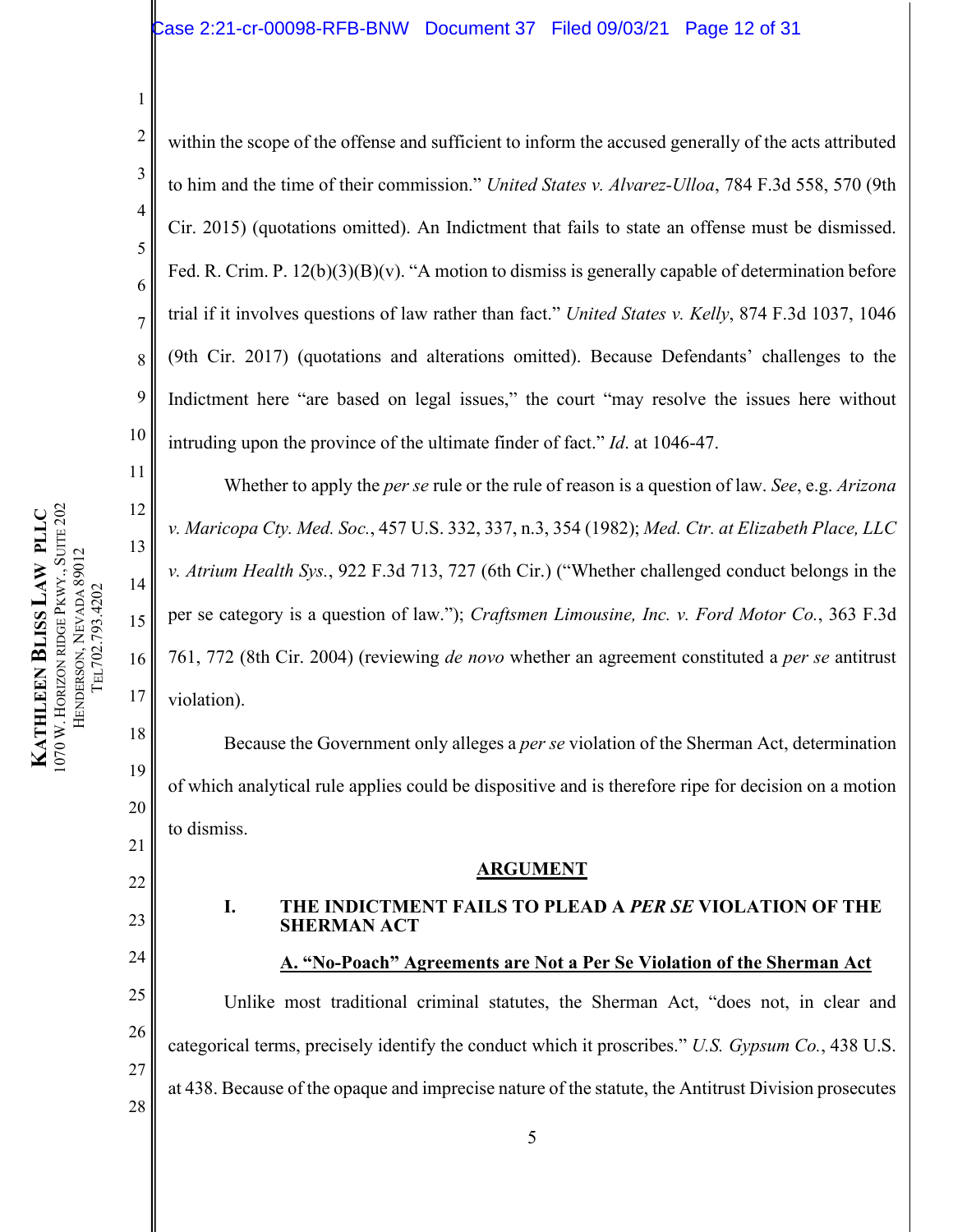2 3 5 8 9 10 only *per se* violations of the Act, meaning conduct that courts have previously and consistently recognized as pervasively anticompetitive and a clear violation of the Sherman Act. *See, e.g.,* Br. for the U.S. in Opp'n at 11 n.1, *Sanchez v. United States*, No. 19-288 (U.S. Nov. 25, 2019) ("[T]he government brings criminal antitrust prosecutions only based on conduct that violates the per se rule."); Report of the Attorney General's National Committee to Study the Antitrust Laws 349 (1955) (recommending that enforcement of the Sherman Act through "criminal process should be used only where the law is clear and the facts reveal a flagrant offense and plain intent unreasonably to restrain trade.").

<span id="page-12-1"></span><span id="page-12-0"></span>Whether the allegations in the Indictment constitute a *per se* violation is a legal question for the Court. *Arizona v. Maricopa County*, 457 U.S. 332, 337 n.3, 354 (1982); *see also In re ATM Fee Antitrust Litig.*, 554 F. Supp. 2d 1003, 1010 (N.D. Cal. 2008) (Breyer, J.) ("[T]he decision of what mode of analysis to apply—per se, rule of reason, or otherwise—is entirely a question of law for the Court, even though the question might involve factual disputes.") The operative question is whether "experience with a particular kind of restraint enables the Court to predict with confidence that" the antitrust laws condemn it categorically. *State Oil Co. v. Kahn*, 522 U.S. 3, 10 (1997); *see also California ex rel. Harris v. Safeway, Inc.*, 651 F.3d 1118, 1132 (9th Cir. 2011).

<span id="page-12-7"></span><span id="page-12-2"></span>20 21 22 23 24 25 26 In October 2016, the Antitrust Division proclaimed that "[g]oing forward, the DOJ intends to proceed criminally against naked wage fixing or no-poaching agreements." *See* U.S. Dep't of Justice & Fed. Trade Comm'n, *Antitrust Guidance for Human Resources Professionals* at 4 (Oct. 2016), https://www.justice.gov/atr/file/903511/download ("2016 H.R. Guidance"). And it has been on the hunt for a case—any case—to test out its novel theory.<sup>[1](#page-12-8)</sup> After this highly publicized

1

<span id="page-12-4"></span>4

6

<span id="page-12-6"></span>7

11

12

13

14

15

16

17

<span id="page-12-3"></span>18

<span id="page-12-8"></span><span id="page-12-5"></span><sup>27</sup> 28 <sup>1</sup> The then-head of the Antitrust Division, Assistant Attorney General Makan Delrahim, announced on January 19, 2018, that the Division would be bringing its first such case "in the coming couple of months." *See* Matthew Perlman, *Delrahim Says Criminal No-Poach Cases Are In The Works*,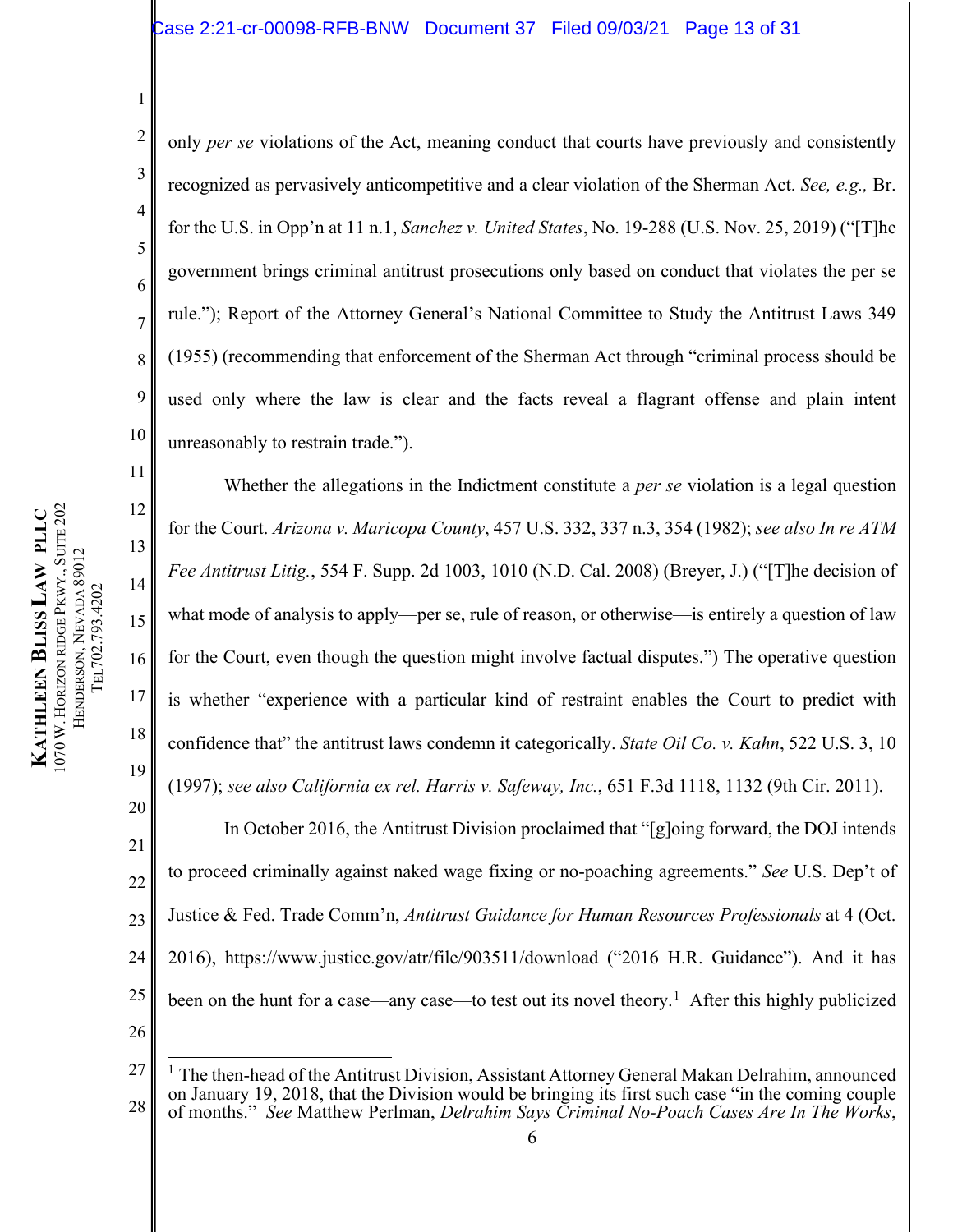11 12 1070 W. HORIZON RIDGE PKWY., SUITE 202 PKWY., SUITE 202 **KATHLEEN BLISS LAW PLLC LAW PLLC** 13 HENDERSON, NEVADA 89012 HENDERSON, NEVADA 89012 TEL702.793.4202 TEL702.793.4202 15 HORIZON RIDGE 16 **KATHLEEN**  17 18

1

10

14

<span id="page-13-3"></span>2 3 4 5 6 7 8 9 effort in the last few years, and amid growing pressure to bring so-called criminal "no-poach" cases,<sup>[2](#page-13-5)</sup> the Antitrust Division brought three criminal cases within four months of one anotherincluding this one—on the novel and untested theory that agreements not to hire employees constitute criminal conduct under the Sherman Act. *See United States v. Surgical Care Affiliates LLC*, No. 3:21-cr-00011-L (N.D. Tex.) (filed January 5, 2021); *United States v. Jindal*, No. 4:20- cr-[3](#page-13-6)58-ALM (E.D. Tex.) (filed December 9, 2020).<sup>3</sup> Of note, all of these cases target the healthcare industry.

<span id="page-13-2"></span>The Antitrust Division in this case is trying to do something no other federal court or jury in this country has sanctioned. The Antitrust Division proclaims the alleged conduct in this case is criminal conduct that is *per se* illegal under the Sherman Act. But just because the Antitrust Division wants to criminalize "no-poach agreements," does not make it so. No federal court has ever even concluded that agreements not to solicit employees are *per se* illegal under the Sherman Act, let alone found that agreements not to recruit another company's employees are criminal violations of the Sherman Act.<sup>[4](#page-13-7)</sup> See, e.g., Aydin Corp. v. Loral Corp., 718 F.2d 897, 900 (9th Cir.

<span id="page-13-0"></span><sup>19</sup> 20 LAW360 (Jan. 19, 2019), *available at* https://www.law360.com/articles/ 1003788/delrahim-says-criminal-no-poach-cases-are-in-the-works.

<span id="page-13-5"></span><span id="page-13-4"></span><sup>21</sup> 22 <sup>2</sup> *See, e.g.*, Bryan Koenig, *DaVita Indictment, Biden Order Ramp Up No-Poach Pressure*, LAW360 (July 19, 2021), *available at* https://www.law360.com/articles/1403705/davita-indictment-bidenorder-ramp-up-no-poach-pressure.

<span id="page-13-6"></span><sup>23</sup> 24 25 26 <sup>3</sup> At the time of this briefing, there is a fully briefed motion to dismiss pending in the *Surgical Care Affiliates* case (ECF Nos. 38, 44, 45, No. 3:21-cr-00011-L (N.D. Tex.)). The Chamber of Commerce of the United States also filed an *amicus curiae* brief in the *Surgical Care Affiliates*  case in support of the motion to dismiss. (ECF No. 39, No. 3:21-cr-00011-L (N.D. Tex.)) There are two fully briefed motions to dismiss pending in the *Jindal* case, one on the merits filed by Jindal (ECF Nos. 36, 46, 47, No. 4:20-cr-00358, (E.D. Tex)) and one filed by co-defendant Rodgers moving for dismissal based on the government's improper recission of a non-prosecution agreement (ECF Nos. 45, 48, 50 No. 4:20-cr-00358, (E.D. Tex)).

<span id="page-13-7"></span><span id="page-13-1"></span><sup>27</sup> 28 <sup>4</sup> Markson v. CRST Int'l, Inc. is not to the contrary. There the court concluded only that Plaintiffs had "alleged sufficient facts to support a plausible per se claim," not that such an agreement is a per se violation of the Sherman Act. *Markson v. CRST Int'l, Inc.,* 2021 WL 1156863, at \*4 (C.D.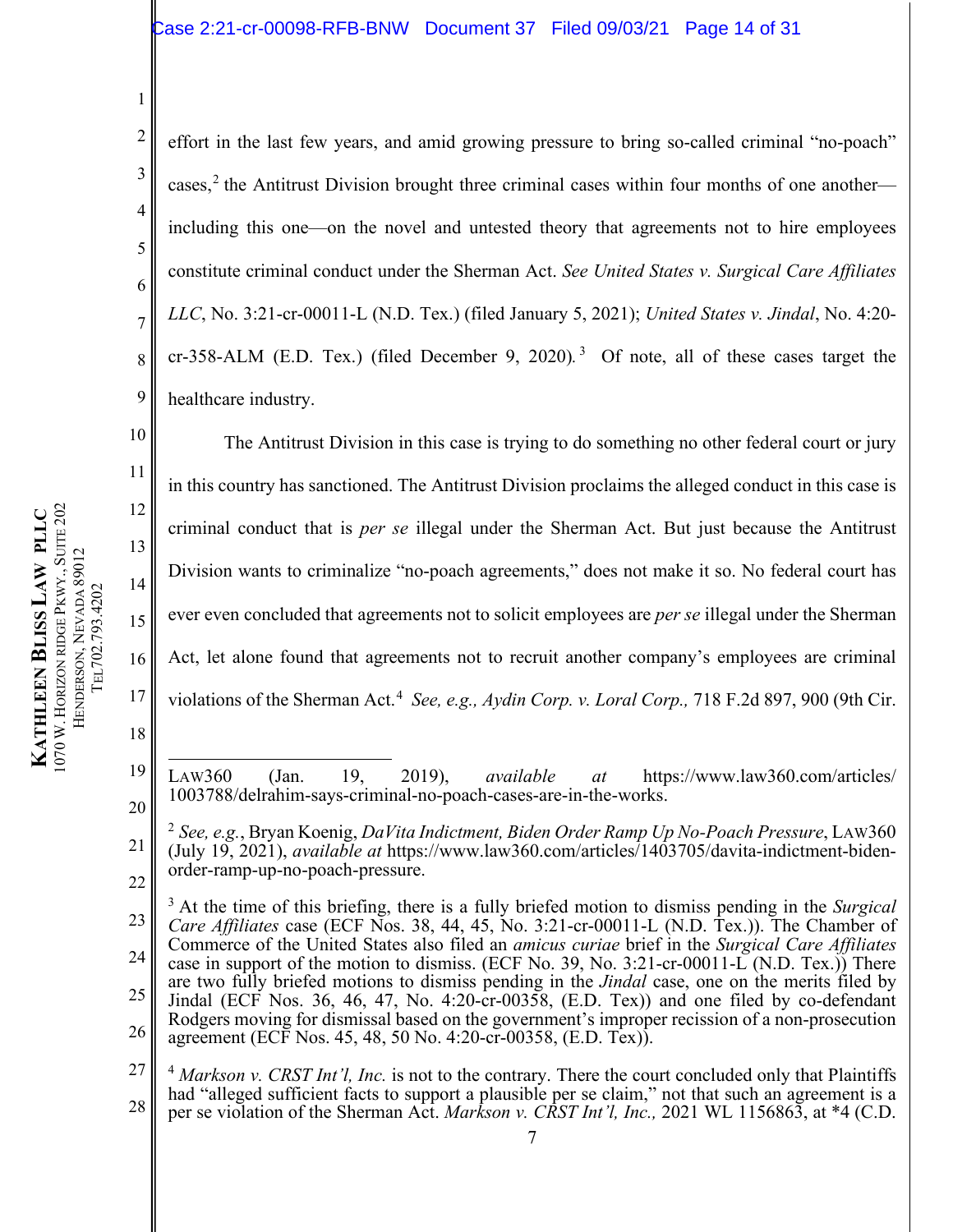<span id="page-14-1"></span><span id="page-14-0"></span>2 3 4 5 6 7 8 9 10 11 12 1983) (refusing to apply the *per se* rule to employee covenants not to compete); *Eichorn v. AT & T Corp.*, 248 F.3d 131, 143 (3d Cir. 2001), *as amended* (June 12, 2001) ("While plaintiffs contend the no-hire agreement was per se illegal because it was a horizontal group boycott and a pricefixing conspiracy, we can find no support within the relevant case law for this label."); *Bogan v. Hodgkins*, 166 F.3d 509 (2d Cir. 1999) (allegations regarding restrictions on life insurance agents switching agencies in a given market did "not trigger *per se* treatment because the Agreement does not fit into any of the established *per se* categories."). This fact is fatal to the Antitrust Division's case here. The *per se* rule is only to be used "[w]hen judicial experience with a particular kind of restraint enables a court to predict with certainty that the rule of reason will condemn the restraint." *L.A. Mem'l Colisuem Com'n v. Nat'l Football League*, 726 F.2d 1381, 1387 (9th Cir. 1984).

<span id="page-14-2"></span>As the Supreme Court recently explained in *NCAA v. Alston*, "[r]ecognizing the inherent limits on a court's ability to master an entire industry—and aware that there are often hard-to-see efficiencies attendant to complex business arrangements" courts must "take special care not to deploy these condemnatory tools until we have amassed 'considerable experience with the type of restraint at issue' and 'can predict with confidence that it would be invalidated in all or almost all instances.'" *Nat'l Collegiate Athletic Ass'n v. Alston*, 141 S. Ct. 2141, 2156 (2021) (quoting *Leegin*  551 U.S. at 886–887). This is so because "even under the best of circumstances, applying the antitrust laws can be difficult—and mistaken condemnations of legitimate business arrangements are especially costly, because they chill the very procompetitive conduct the antitrust laws are designed to protect." *Id.* at 2161 (quoting *Verizon Communications Inc. v. Law Offices of Curtis* 

13

14

15

16

17

18

<span id="page-14-3"></span>19

20

21

22

23

<span id="page-14-4"></span>24

25

26

<span id="page-14-5"></span><sup>27</sup> 28 Cal. Feb. 10, 2021); *cf. United States v. eBay, Inc.*, 968 F. Supp.2d 1030, 1039 (N.D. Cal. 2013) ("The fact that the court finds that the United States adequately alleged a market allocation agreement does not in and of itself indicate that per se treatment is imminent.").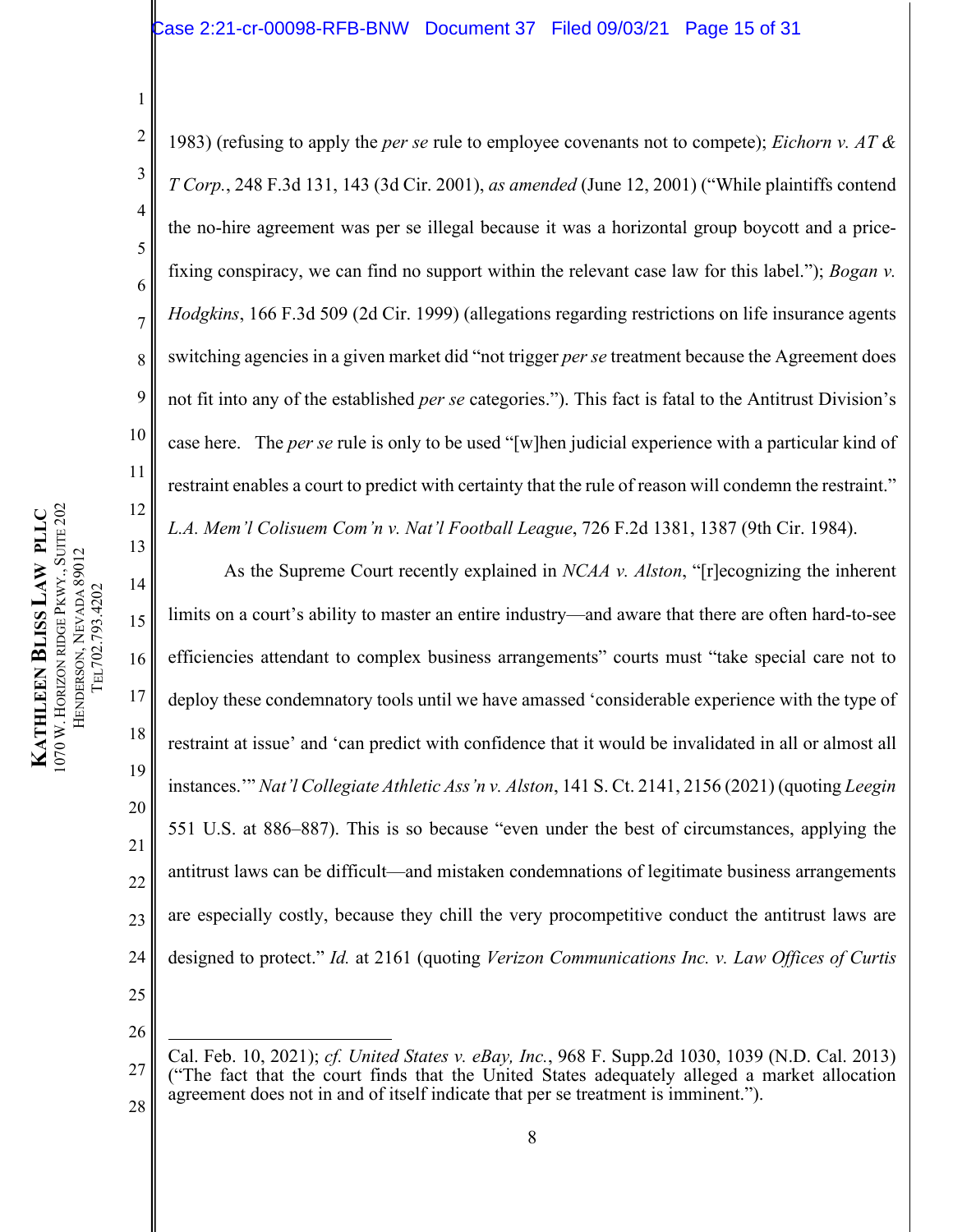2 *V. Trinko, LLP*, 540 U.S. 398, 414 (2004)).

<span id="page-15-1"></span>The Supreme Court's recent recitation of the high-standard for *per se* cases already has manifested itself in "no-poach" cases. Take *Deslandes v. McDonald's USA, LLC*, in which plaintiffs allege that multiple McDonald's franchises had agreed not to hire each other's employees. *Deslandes v. McDonald's USA, LLC*, 2021 WL 3187668, No. 17-cv-4857 at \*7 (N.D. Ill. July 28, 2021). The district court concluded that the alleged agreement not to hire was subject to the rule of reason analysis, noting that the "Court cannot say that it has enough experience with no-hire provisions of franchise agreements to predict with confidence that they must always be condemned, which means, under *Alston*, that the Court must apply the rule of reason analysis to this case." *Id*. [5](#page-15-3)

So too here. No federal court has had sufficient experience with alleged no-poach agreements—let alone those in the somewhat complex market of healthcare staffing agencies providing nurses to school systems—to conclude that all agreements not to recruit or hire employees are always anticompetitive. In fact, courts that have addressed these issues have come to different conclusions on this issue. When courts "are uncertain of the competitive significance of a particular type of restraint, they decline to apply the *per se* label." *United States v. Realty* 

21

1

3

4

5

6

7

8

9

10

11

12

13

14

15

16

17

18

<span id="page-15-2"></span>19

<span id="page-15-3"></span><span id="page-15-0"></span><sup>22</sup> 23 24 25 26 27 28  $<sup>5</sup>$  The government relied on an earlier decision in this case in its brief opposing the motion to</sup> dismiss in the *Surgical Care Affiliates*. ECF 44, at 20, 3:21-cr-00011-L (N.D. Tex.) ("[E]ven courts assessing franchise restraints have noted that the per se rule would apply to naked horizontal restraints. *See, e.g., Deslandes*, 2018 WL 3105955, at \*6."). That earlier decision acknowledged in dicta that an agreement not to hire could be "suitable for *per se* treatment," but held that the restraint alleged was ancillary and therefore not subject to *per se* treatment. *Deslandes v. McDonald's USA, LLC*, 2018 WL 3105955, at \*6-\*7 (N.D. Ill. June 25, 2018). The court concluded that the alleged agreement might be subject to the "quick look" analysis, which falls between the *per se* approach and the rule of reason. *Id*. However, after applying *Alston*, the Northern District of Illinois concluded that even the "quick look" analysis was inapplicable and rule of reason analysis was required based on the court's lack of experience with no-hire provisions of franchise agreements. *Deslandes*, 2021 WL 3187668 at \*7.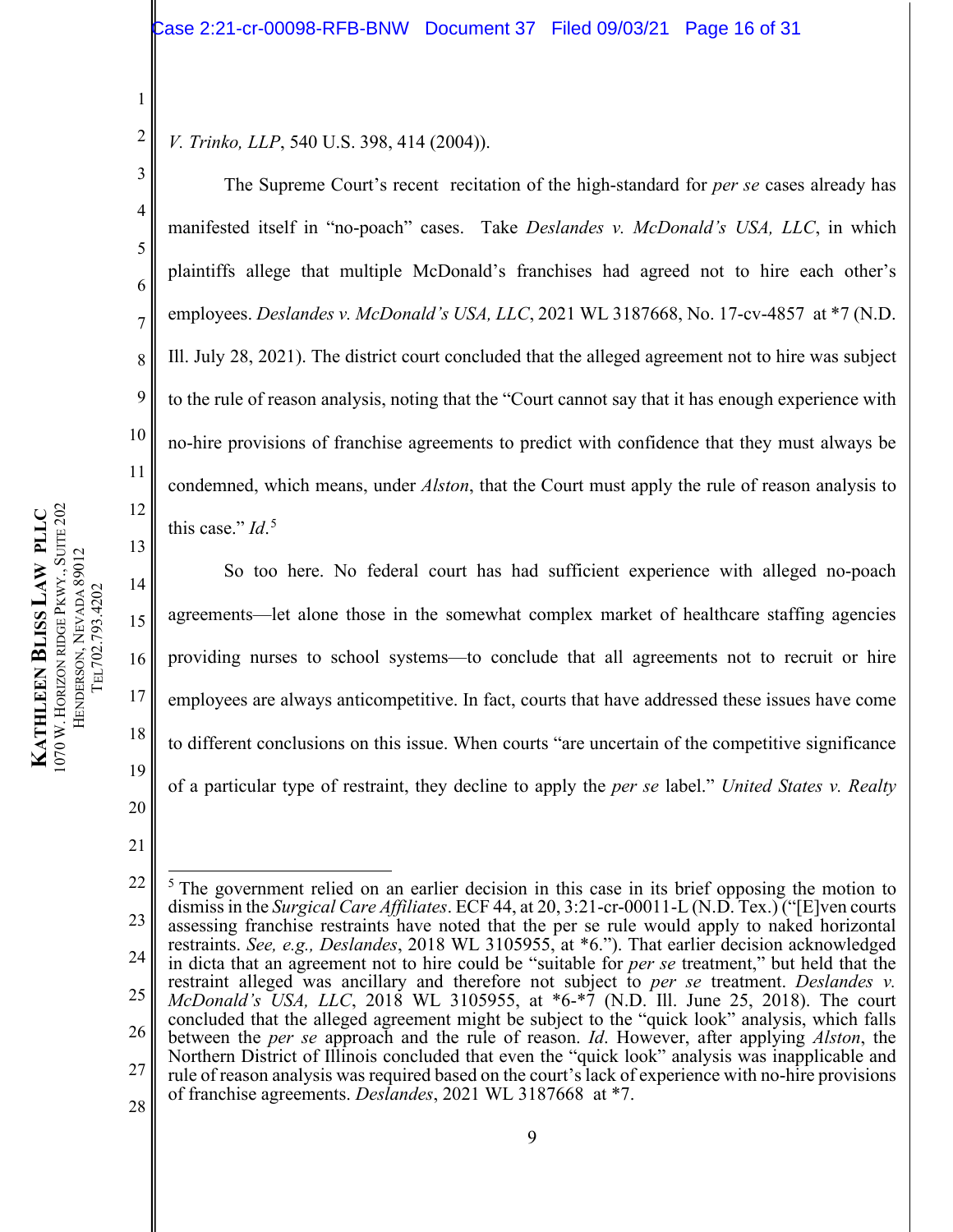2 *Multi-List, Inc.*, 629 F.2d 1351, 1365 (5th Cir. 1980).

<span id="page-16-3"></span>Even if courts had sufficient experience with no-poach restraints, applying the *per se* rule would not be appropriate here. "'[D]eparture from the rule-of-reason standard must be based upon demonstrable economic effect rather than ... upon formalistic line drawing.'" *Leegin,* 551 U.S. at 887 (quoting *Cont'l T.V., Inc. v. GTE Sylvania Inc*., 433 U.S. 36, 58–59 (1977)). The courts' treatment of "no-poach" cases demonstrates that not all cases can show such a demonstrable economic effect. *See supra*. *Kelsey K. v. NFL Enterprises, LLC*, however, provides a more specific, recent example of how courts have analyzed these "no-poach" agreements and concluded that they do not always demonstrate a negative economic effect. 757 F. App'x 524 (9th Cir. 2018). A cheerleader for the San Francisco 49ers alleged that the NFL and 27 NFL teams engaged in a conspiracy to violate the Sherman Act by two agreements, "namely a no-poaching agreement and a wage fixing agreement" based on an annually ratified agreement prohibiting NFL teams "from tampering with other teams' employees while they are under contract." *Id*. at 526. The Ninth Circuit affirmed dismissal of the complaint because the cheerleader "fail[ed] to plausibly allege *per se* illegality of either agreement" because her allegations did not show "inten<sup>[t]</sup> to harm or restrain trade." *Id*. To the contrary, they "suggest[ed] rational, legal business behavior, not a violation of the antitrust laws." *Id.*

<span id="page-16-4"></span><span id="page-16-1"></span><span id="page-16-0"></span>22 23 24 25 26 27 28 The Southern District of Illinois's recent opinion in *Conrad v. Jimmy John's Franchise, LLC*— one of the first to address the issue after the Supreme Court's decision in *Alston*, 141 S. Ct. 2141—is also instructive. The plaintiffs in that case alleged that Jimmy John's Franchise Agreement prohibited employees from switching between franchises and therefore was a "naked restraint of competition" and a no-poach agreement that violated the Sherman Act. *Conrad v. Jimmy John's Franchise, LLC*, ECF 240, at 4, No. 18-cv-00133-NJR (S.D. Ill. July 23, 2021) (attached hereto as Exhibit A). Applying *Alston* to an alleged no-poach provision, the Court

1

3

4

5

6

7

8

<span id="page-16-2"></span>9

10

11

12

13

14

15

16

17

18

19

20

21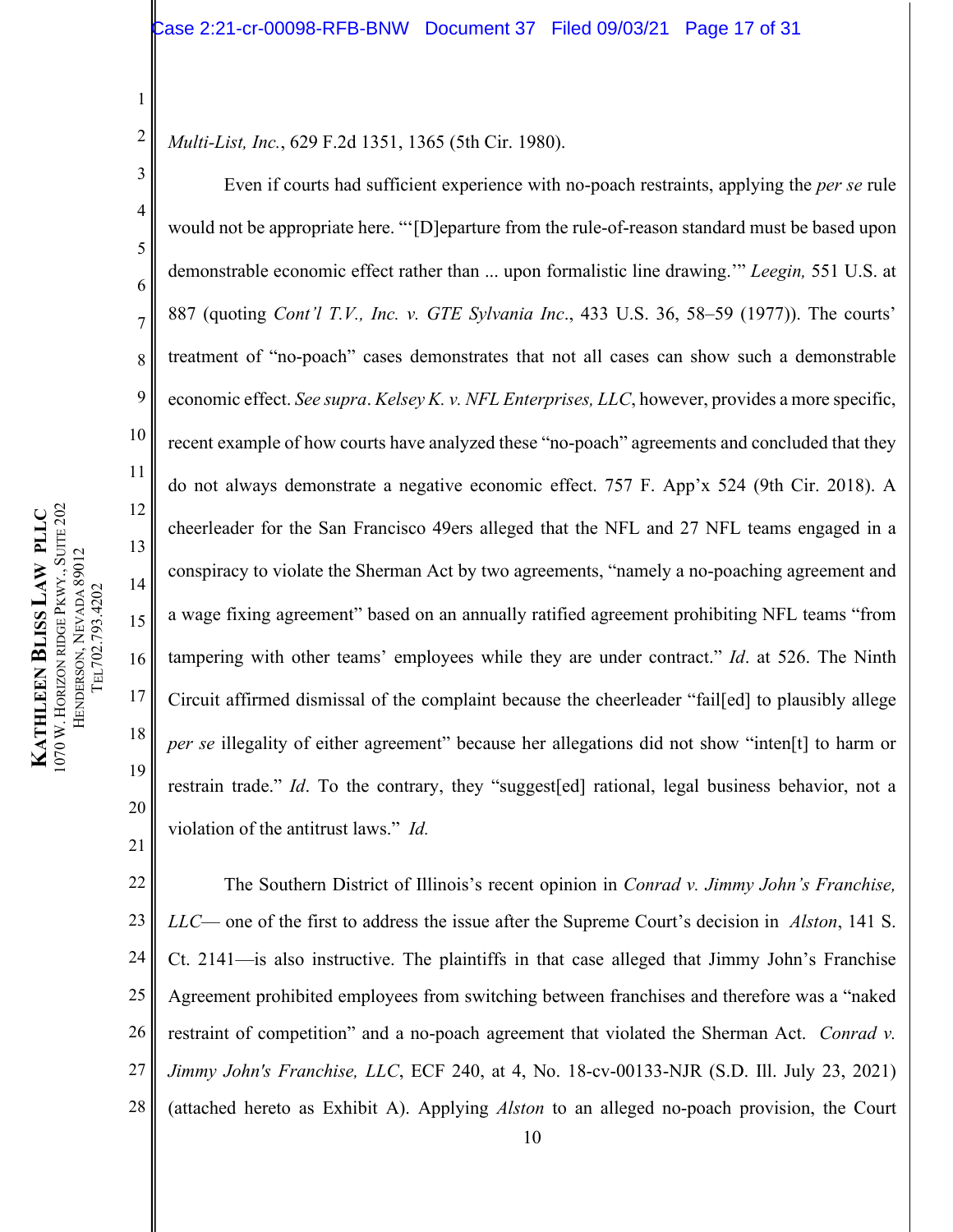concluded that "monopsony claims were appropriately analyzed under the rule of reason, not the per se rule." (Exhibit A at 25-26). The court in *Conrad* noted that despite an admission from the NCAA in *Alston* that their conduct constituted "horizontal price fixing in a market" in which they "exercise[d] monopoly control," the Supreme Court took "special care not to deploy" a *per se*  analysis given the "often hard-to-see efficiencies attendant to complex business arrangements." (*Id.* at 25 (quoting *Alston*, 141 S. Ct. at 2156)).

Indeed, no-poach agreements can have procompetitive effects, as even the Government has conceded, contradicting the proposition that they are *per se* illegal. As the Antitrust Division noted in a Statement of Interest filed in *Seaman v. Duke University*, No. 15-cv-462 (M.D.N.C.), "[i]f a no-poach agreement is reasonably necessary to a separate, legitimate business … [c]ollaboration among the employers, it is not *per se* unlawful as a naked restraint, but instead judged under the rule of reason." Statement of Interest of the United States, ECF 325 at 24, *Seaman v. Duke University*, No. 1:15-cv-462 (M.D.N.C. March 7, 2019); *see also* Corrected Statement of Interest of the United States, ECF 34 at 11-12, *Stigar v. Dough Dough, Inc.* No. 18-cv-244 (E.D. Wash. March 8, 2019) (certain no-poach provisions should be analyzed under the rule of reason). And even the 2016 H.R. Guidance–where the Division first took it upon itself to declare "nopoach" cases criminal—recognized that "no-poaching agreements" are permissible if they are ancillary to other activities and are only (in their view) *per se* violations if they are "naked" agreements. Antitrust Guidance for Human Resources Professionals at 3 (Oct. 2016). No categories of consistently recognized *per se* violations require the conduct to have a "naked" qualifier to be deemed *per se*.

26 27 Because of the absence of any courts recognizing no-poach agreements as *per se* violations of the Sherman Act and the potentially procompetitive effects of such agreements, Defendants ask

1

2

3

4

5

6

7

8

9

10

11

12

13

14

<span id="page-17-1"></span>15

16

17

18

19

20

21

22

23

24

25

28

<span id="page-17-0"></span>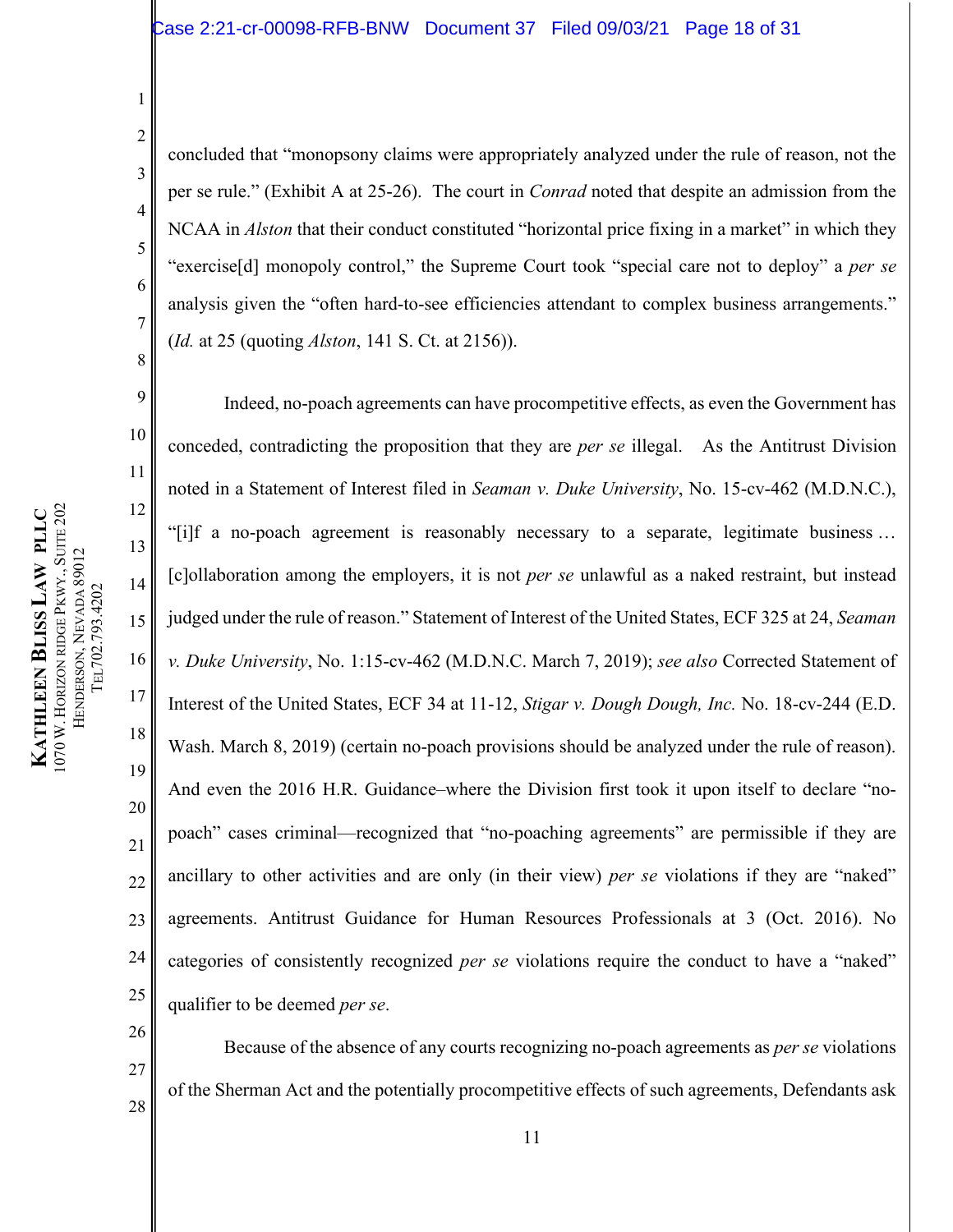2 3 the Court not to be the first to create a new category of *per se* violations and instead to dismiss the Indictment.

# <span id="page-18-1"></span>**B. The Indictment Alleges an Ancillary Restraint Subject to the Rule of Reason**

An agreement that would otherwise be condemned as *per se* unlawful is still subject to the rule of reason if it is an ancillary restraint on competition. *See Aydin Corp. v. Loral Corp.*, 718 F.2d 897, 901 (9th Cir. 1983) ("The proper function of ancillarity in antitrust analysis is to remove in some instances the *per se* label from restraints otherwise falling within the category." (quotation and citation omitted)). "To be ancillary, and hence exempt from the *per se* rule, an agreement eliminating competition must be subordinate and collateral to a separate, legitimate transaction." *Rothery Storage & Van Co. v. Atlas Van Lines, Inc.*, 792 F.2d 210, 224 (D.C. Cir. 1986)*.* A restraint qualifies as ancillary when it "serves to make the main transaction" between entities in a joint venture "more effective in accomplishing its purpose," *id.*, or is "part of a larger endeavor whose success [it] promote[s]." *Polk Bros., Inc. v. Forest City Enters, Inc*., 776 F.2d 185, 189 (7th Cir. 1985).

19 20 21 22 23 24 25 26 27 In evaluating whether the alleged agreement between AOC and Company A was ancillary, the ultimate question is "whether [the] agreement promoted enterprise and productivity at the time it was adopted. If it arguably did, then the court must apply the Rule of Reason to make a more discriminating assessment." *Polk Bros.*, 776 F.2d at 189. Put another way, did the restraint in question "viewed at the time it was adopted . . . promote the success of this more extensive cooperation"? *Id*. "Any genuine economic integration that plausibly could confer nontrivial social benefits suffices to take a joint venture outside the purview of the per se rule." Gregory J. Werden, *Antitrust Analysis of Joint Ventures: An Overview*, 66 ANTITRUST L.J. 701, 717 (1998).

<span id="page-18-5"></span><span id="page-18-3"></span>As noted above, the Department of Justice has been explicit that the ancillary restraints

1

<span id="page-18-0"></span>4

5

6

7

8

9

10

11

12

<span id="page-18-4"></span>13

14

15

<span id="page-18-2"></span>16

17

18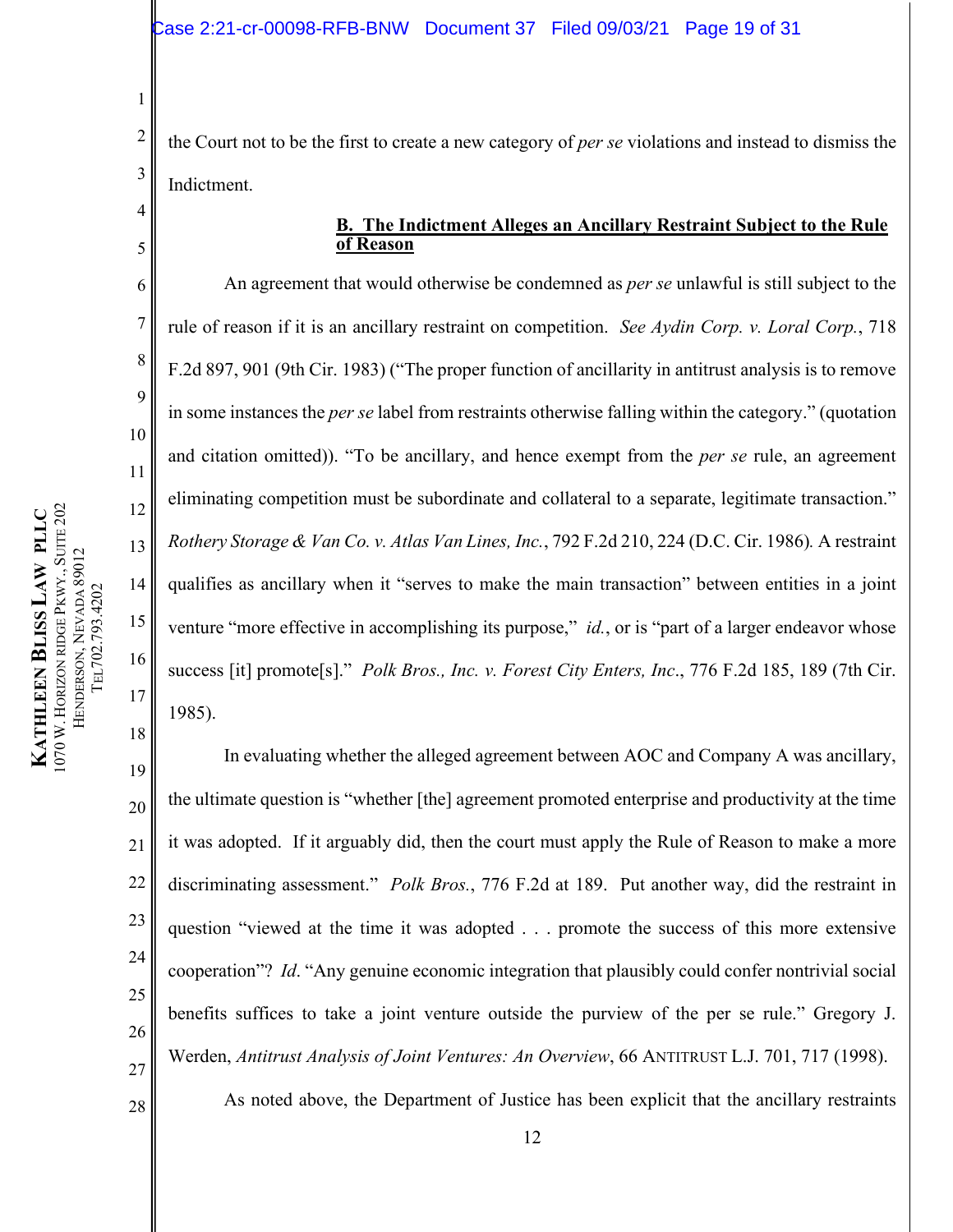<span id="page-19-3"></span>doctrine applies in the no-poach context: the rule of reason applies to "agreements between labormarket competitors not to poach each other's employees" if "reasonably necessary to a separate, legitimate business transaction or collaboration between the companies." Corrected Statement of Interest at 8, *Stiger v. Dough Dough, Inc*., No. 18-cv-244 (E.D. Wash. March 8, 2019); *see also* Antitrust Guidance for Human Resources Professionals at 3 (Oct. 2016).

But perhaps most on point, the Ninth Circuit recently examined whether the *per se* rule or the rule of reason should apply to a non-solicitation agreement between two companies that supply temporary nurses to hospitals, concluding that the *per se* rule did not apply because the alleged conduct was an ancillary restraint. *Aya Healthcare Servs., Inc. v. AMN Healthcare, Inc.*, — F.4th —, 2021 WL 3671384, (9th Cir. Aug. 19, 2021). In *Aya,* both parties were healthcare staffing agencies that placed nurses with hospitals or other facilities for temporary assignments. *Id*. at \*1. AMN used Aya as an "associate vendor" that could fill assignments that AMN was unable to fill. *Id.* at \*2. However, Aya also competed directly with AMN, because it also independently filled assignments for hospitals and other facilities. *Id*. As part of Aya and AMN's contract, Aya was prohibited from soliciting AMN's employees. *Id*.

1

2

3

4

5

6

7

8

9

10

<span id="page-19-0"></span>11

12

13

14

15

16

17

18

<span id="page-19-2"></span><span id="page-19-1"></span>The United States submitted an *amicus* brief to the Ninth Circuit in *Aya* "to explain its views on the law applicable to non-solicitation agreements between competing employers." Brief of Amicus United States in Support of Neither Party at \*1, *Aya Healthcare Servs., Inc v. AMN Healthcare, Inc.*, 2020 WL 7029426 (C.A.9). In that brief, the United States took the unequivocal position that the AMN contract should be viewed as a no-poach agreement and explained that it defines "no-poach agreement" to "identify a particular type of labor-market allocation: an agreement among employers that includes any or all of the commitments not to solicit, hire, or otherwise compete for certain employees." *Id*. at \*25. The United States urged the Ninth Circuit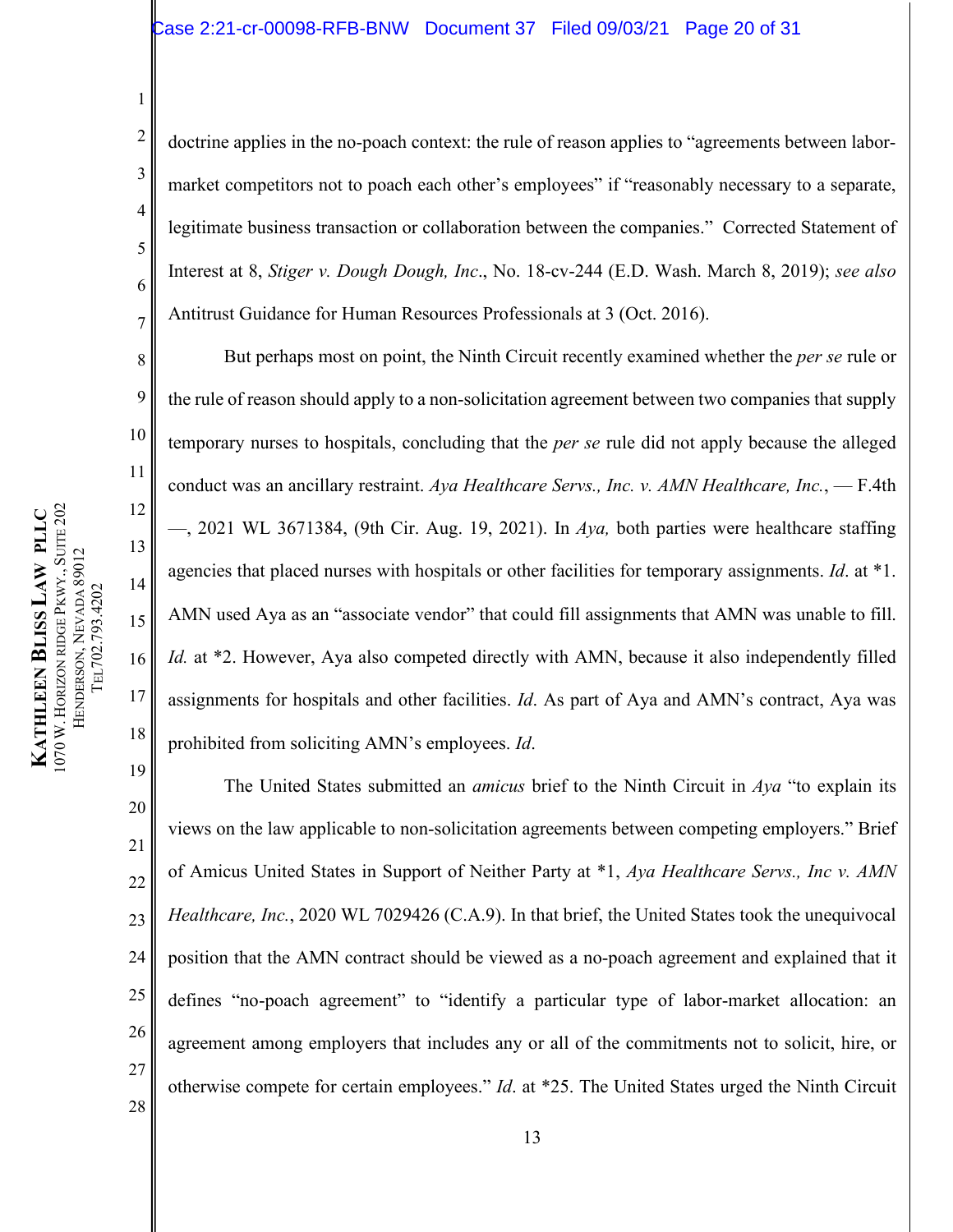2 3 to find that such no-poach agreements were a *per se* violation. The Ninth Circuit categorically refused.

<span id="page-20-0"></span>Instead, the Ninth Circuit held that the agreement between providers of traveling nurses not to poach each other's nurses was an ancillary restraint "reasonably necessary to the parties' procompetitive collaboration" and therefore subject to the rule of reason. *Aya Healthcare*, — F.4th —, 2021 WL 3671384, at \*5. It concluded that "[t]he purpose of the parties' contract was to supply hospitals with traveling nurses. The non-solicitation agreement is necessary to achieving that end because it ensures that AMN will not lose its personnel during the collaboration." *Id*. And so, as the Ninth Circuit recognized, the restraint was ancillary and therefore subject to the rule of reason analysis, not the *per se* rule.

14 15 16 17 18 19 20 21 22 23 24 25 26 27 Here, AOC and Company A both had contracts to "provide nurse staffing services to support students with complex medical needs" at CCSD schools. (ECF  $1 \parallel 2$ , 8). The main transaction originated with a Request for Proposal (RFP) put out by CCSD in August 2013. (ECF 1 at ¶ 2). The purpose of that RFP was to outsource the hiring of professionals with a special skill set necessary to "provide constant care to medically fragile students, including during classroom time, traveling the hallways, bus rides, meals, field trips, and other school-based activities." (ECF 1 at ¶ 2). Cooperation and integration of the nurses and the companies providing those nurses would achieve the purpose of the CCSD contract more efficiently and effectively. The alleged agreement between AOC and Company A ran for less than one school year. In a single school year, it served CCSD to have a stable source of nurses over the course of that school year to provide consistent care to its medically fragile students and not to have nurses leaving or switching employers in the middle of the school year. Any alleged agreement between these two companies therefore must be considered ancillary to their shared role for CCSD. Time spent by either

1

4

5

6

7

8

9

10

11

12

13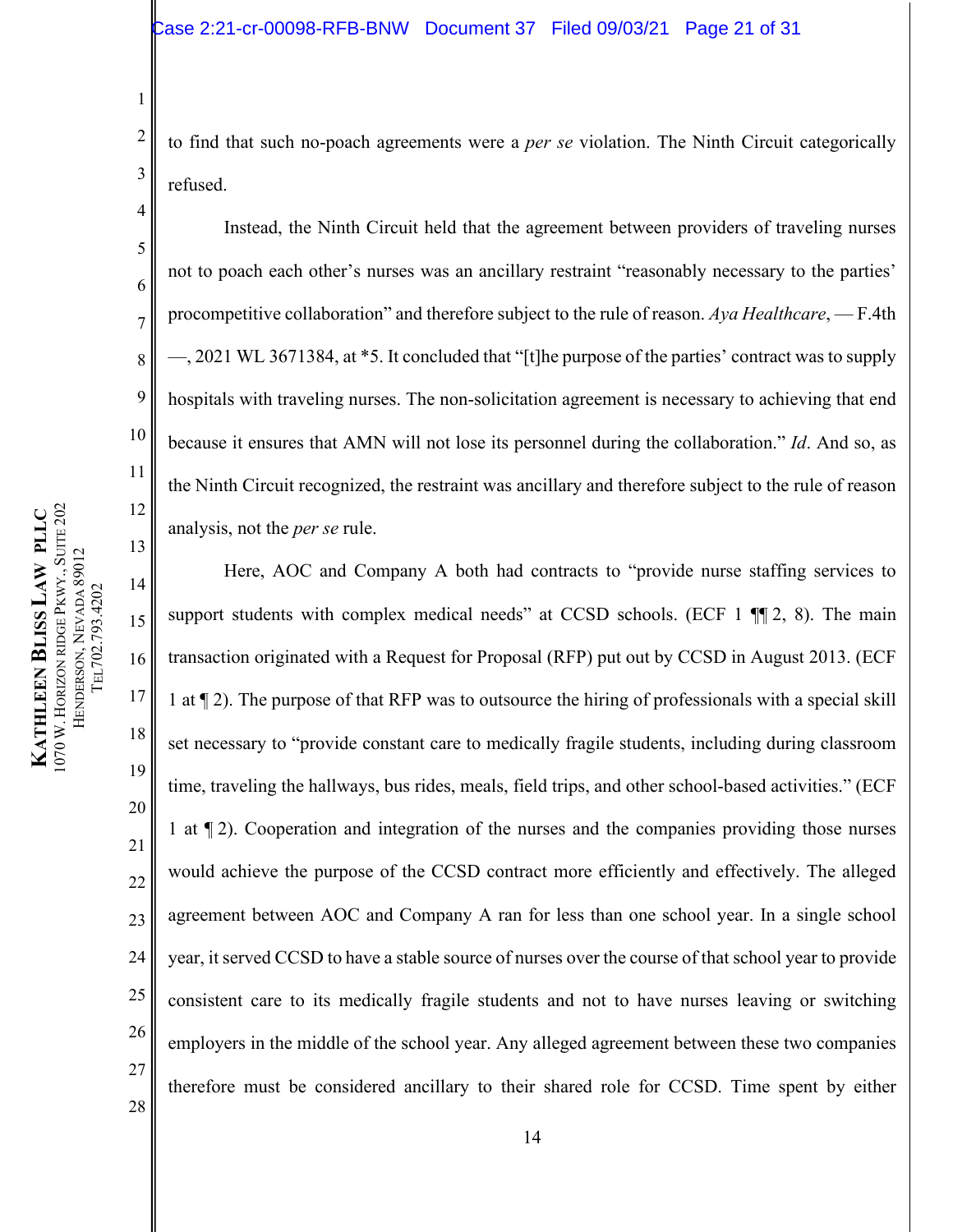company to recruit or hire nurses already working at CCSD would not contribute to their shared contractual purpose of providing consistent and stable medical services to CCSD's students.

<span id="page-21-0"></span>It has also been recognized that agreements between competitors operating in shared facilities may also be considered ancillary. *See, e.g., Polk Bros.*, 776 F.2d at 190; *see also* Antitrust Guidance for Human Resources Professionals at 3 (Oct. 2016). In *Polk Brothers*, the Seventh Circuit interpreted Illinois' antitrust laws in accord with federal antitrust laws and concluded that where two stores shared the same building with the purpose of providing a more convenient shopping experience for customers, their agreement not to sell certain products over which they would otherwise compete was ancillary and therefore subject to the rule of reason. *Polk Bros.*, 776 F.2d at 190. Here, the nurses from AOC and Company A served the same student populations at CCSD and were not divided between specific schools. They operated in shared space and facilities, often working side-by-side in the same classroom providing hands-on care to the students with complex medical needs. This day-to-day partnership and collaboration of nurses requires recognition that the alleged agreement must be considered ancillary to the main transaction of providing nursing care to CCSD students.

1

2

3

4

5

6

7

8

9

10

11

12

13

14

15

16

17

18

<span id="page-21-1"></span>Further, the need to avoid the "free rider" problem also provides yet another classic reason that the alleged restraint in the instant case should be recognized as ancillary and subject to the rule of reason rather than the *per se* rule. *Rothery*, 792 F.2d at 214 ("Atlas' new policy does not offend the antitrust laws. The challenged restraint is ancillary to the economic integration of Atlas and its agents so that the rule of per se illegality does not apply."). In *Rothery*, Atlas Van Lines prohibited its agent van lines from using Atlas equipment, facilities, or equipment. The D.C. Circuit concluded that this was an ancillary restraint subject to the rule of reason because it "preserve[d] the efficiencies of the nationwide van line by eliminating the problem of the free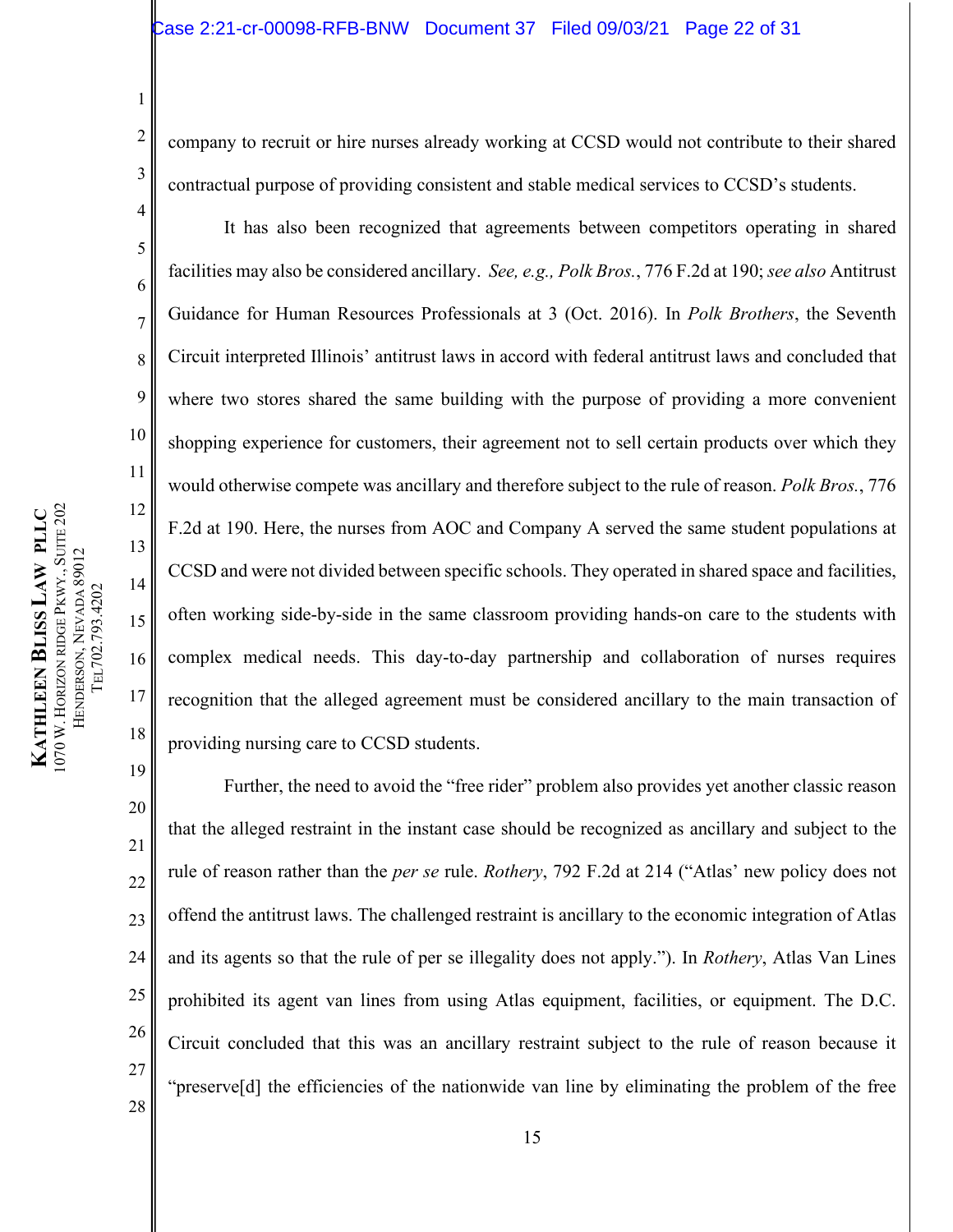ride." *Id.* at 229. The court reasoned that the "Supreme Court made it clear that elimination of the free ride is an efficiency justification available to horizontal restraints that are ancillary to a contract integration." *Id.* at 228. "A free ride occurs when one party to an arrangement reaps benefits for which another party pays, though that transfer of wealth is not part of the agreement between them." *Id.* at 212.

Any no-poach agreement between AOC and Company A would similarly serve the efficient and ancillary purpose of eliminating the free ride. AOC and Company A both had contracts with CCSD to supply nurses to provide medical services to individual students with complex medical needs. AOC and Company A therefore competed to recruit nurses to fulfill their contractual obligations to CCSD. Once one company expended the financial and human resources to recruit and a vet a candidate and then support them through CCSD's own hiring process, and finally placed that nurse in a position that CCSD had hired them to fill, if the other company could then hire that same nurse to fill one of its spots with CCSD whilst skipping the required legwork to have the nurse approved to work at CCSD and trained, the second company would have a free ride. *See DeSlandes v. McDonald's USA, LLC*, 2021 WL 3187668, at \*9 (N.D. Ill. July 28, 2021) (recognizing the procompetitive value that an ancillary "hiring restriction" provides by "encourag[ing] franchisees to train their employees without fear that other outlets will free-ride on this training by hiring away employees trained in the McDonald's way").

#### **II. EXTENDING THE PER SE RULE TO NO-POACH AGREEMENTS FOR THE FIRST TIME IN A CRIMINAL PROSECUTION WOULD VIOLATE DUE PROCESS**

To prosecute Mr. Hee and VDA OC under a never before adopted theory that no-poach agreements are *per se* violations of the Sherman Act would deny defendants due process. Everyone "should have an opportunity to know what the law is and to conform their conduct accordingly."

1

2

3

4

5

6

7

8

9

10

11

12

13

14

15

16

17

<span id="page-22-1"></span>18

19

20

21

22

<span id="page-22-0"></span>23

24

25

26

27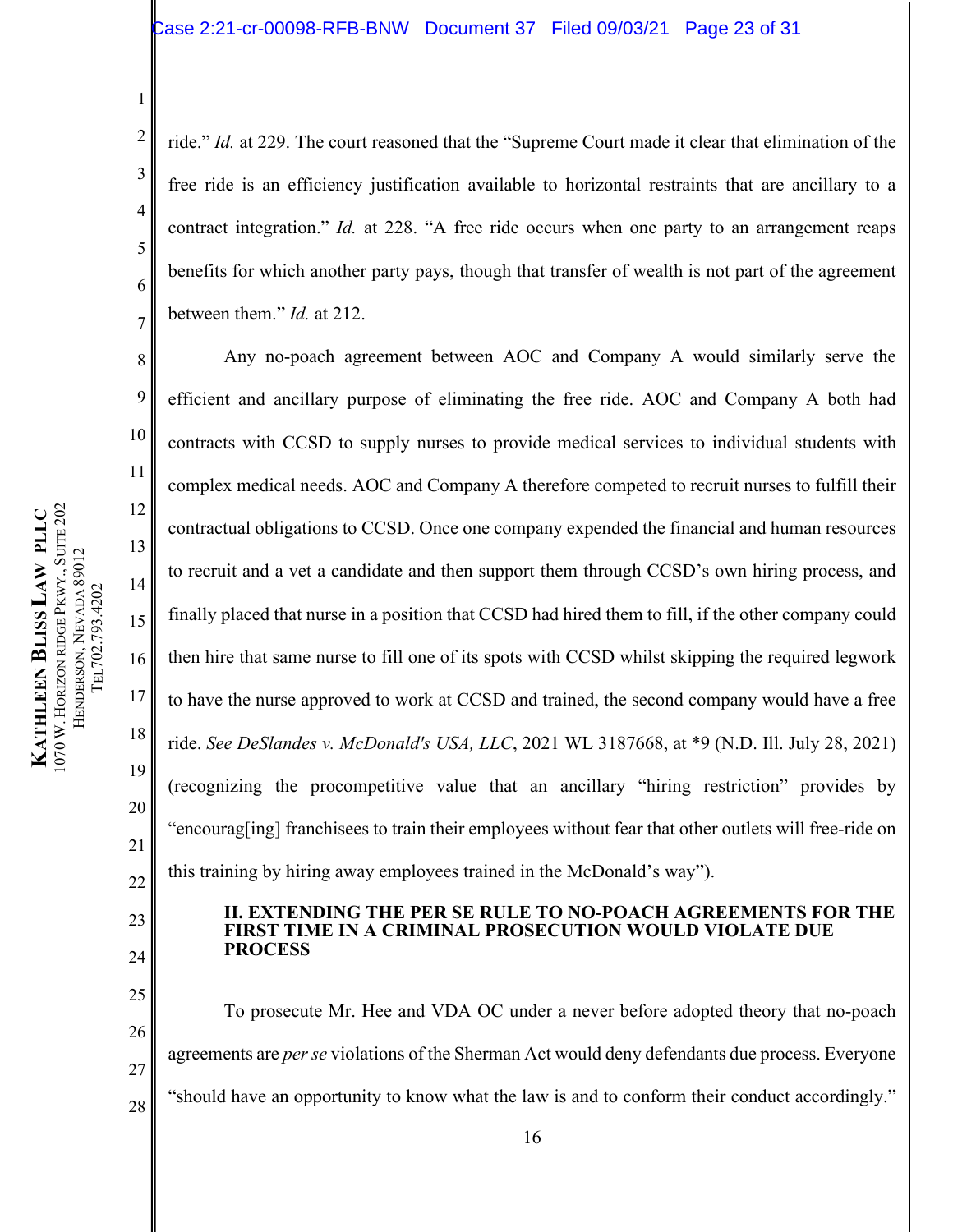<span id="page-23-0"></span>*Landgraf v. USI Film Prods*, 511 U.S. 244, 265 (1994). Neither Mr. Hee nor VDA OC had an opportunity to know that no-poach agreements are *per se* violations of the Sherman Act because no court has ever held that.

<span id="page-23-2"></span><span id="page-23-1"></span>A penal statute must "define the criminal offense with sufficient definiteness that ordinary people can understand what conduct is prohibited." *Skilling v. United States*, 561 U.S. 358, 402 (2010). The Sherman Act itself does not provide that notice. It "does not, in clear and categorical terms, precisely identify the conduct which it proscribes." *U.S. Gypsum Co.*, 438 U.S. at 438. Instead, it relies on the history of judicial interpretation and application. Criminal liability cannot turn on the vagaries of rule-of-reason analysis or on the violation of a *per se* rule that has never before been judicially established. And the Government's Antitrust Guidance for Human Resources Professionals, issued literally the day before the alleged agreement in this case, cannot be relied upon to satisfy due process because it does not have the force of law. Indeed, the Government admitted as much in another no-poach case. *See* United States' Opp. to Defs.' Mot. to Dismiss, *United States v. Surgical Care Associates*, ECF 44 at 29, 3:21-cr-00011-L (N.D. Tex.) ("The Department of Justice does not make law when it issues guidance documents to the public…."). Even if the Antitrust Division's Guidance document could proclaim what "going forward" will be a crime under the Sherman Act, the publication of that Guidance the day before the alleged agreement certainly did not provide sufficient notice to these defendants. *See* Antitrust Guidance for Human Resources Professionals at 4 (Oct. 2016). The Government saying something is a *per se* crime does not make it so.[6](#page-23-5)

25

26

<span id="page-23-4"></span>17

1070 W. HORIZON RIDGE PKWY., SUITE 202 PKWY., SUITE 202 **KATHLEEN BLISS LAW PLLC LAW PLLC** HENDERSON, NEVADA 89012 HENDERSON, NEVADA 89012 TEL702.793.4202 TEL702.793.4202 HORIZON RIDGE **KATHLEEN** 

1

2

3

4

5

6

7

8

9

10

11

12

13

14

15

16

17

18

19

20

21

22

23

<span id="page-23-5"></span><span id="page-23-3"></span><sup>27</sup> 28 <sup>6</sup> *See* Memorandum in Support of Defendants' Motion to Dismiss at 18, *United States v. Surgical Care Affiliates LLC*, ECF 38 at 18, No. 3:21-cr-00011-L (N.D. Tex.) ("The executive branch does not get to create new criminal prohibitions . . . .)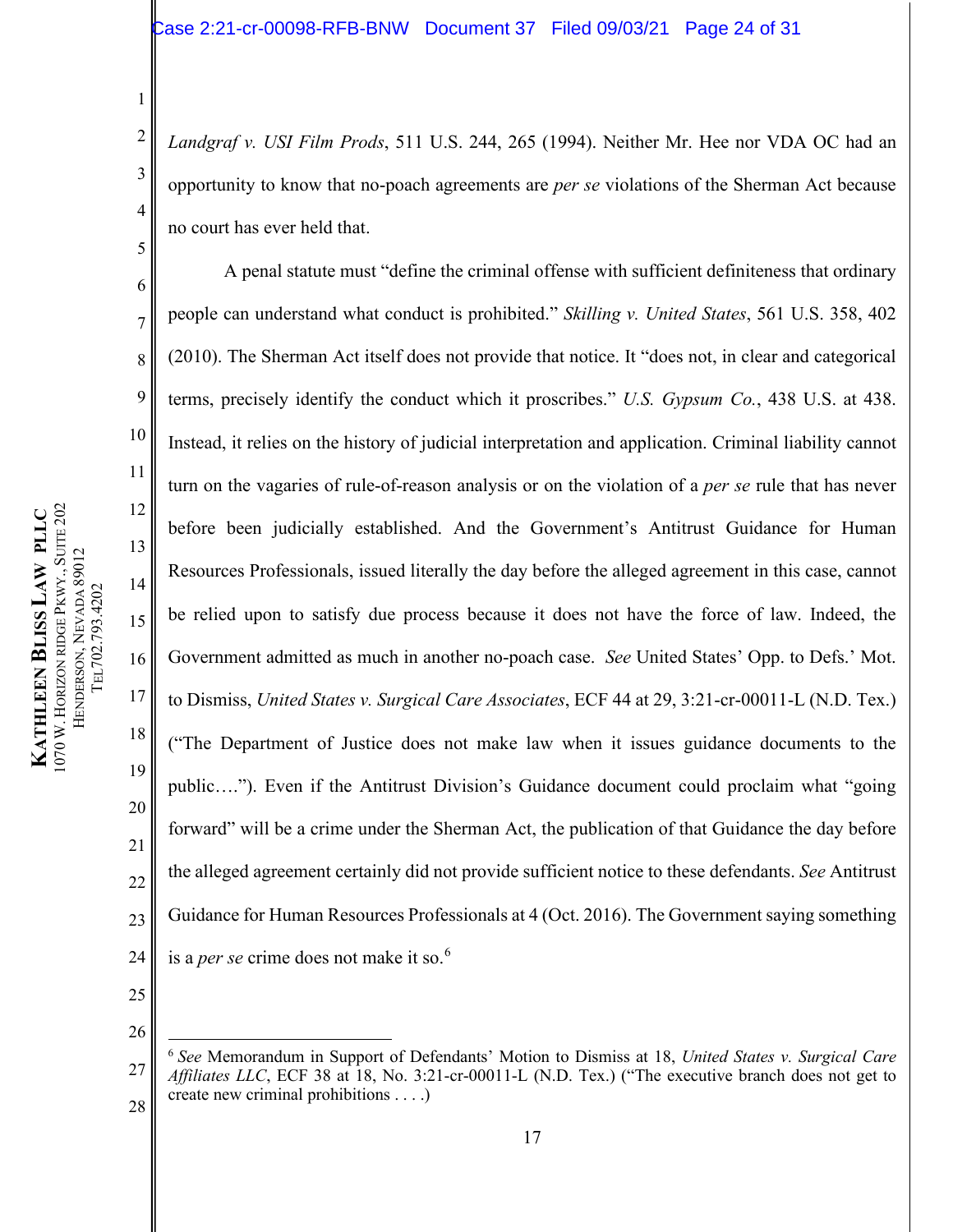## **III. APPLICATION OF THE** *PER SE* **RULE TO NO-POACH AGREEMENTS IS AN UNCONSTITUTIONAL APPLICATION OF THE SHERMAN ACT.**

Not only does this prosecution violate Defendants' due process rights because they lacked sufficient notice that the alleged conduct was criminal, but the Government's theory is an unconstitutional application of the Sherman Act. The Government's current efforts to criminalize conduct never previously recognized as criminal without the authority of a specific statute identifying the conduct serves to highlight the longstanding problems of relying on the vague language of the Sherman Act and *per se* jurisprudence to prosecute crimes. This practice contradicts the Supreme Court's holdings that condemn irrebuttable presumptions in the criminal context. *See, e.g., Morissette v. United States,* 342 U.S. 246, 274 (1952) (holding that for the element of intent, "the trial court may not withdraw or prejudge the issue by instruction that the law raises a presumption of intent from an act").

<span id="page-24-3"></span><span id="page-24-2"></span>16 17 18 19 20 21 22 23 24 25 26 27 28 Moreover, prosecution of "naked" no-poach agreements, as opposed to ancillary no-poach agreements, requires a judicial determination of the category of restraint. Once that determination is made against a defendant, the defendant is unable to argue to the jury that the alleged agreement did not restrain trade, but instead served a pro-competitive purpose. The jury will be left only to determine whether an agreement was reached, not whether the agreement violated the Sherman Act. In other words, a critical element of a criminal offense would not be decided by the jury. This violates due process. *In re Winship*, 397 U.S. 358, 364 (1970) ("Lest there remain any doubt about the constitutional stature of the reasonable-doubt standard, we explicitly hold that the Due Process Clause protects the accused against conviction except upon proof beyond a reasonable doubt of every fact necessary to constitute the crime with which he is charged."); *see also* Robert E. Connolly, *Some "Twinkling of the Eye" Thoughts on NCAA v. Alston,* 

1

<span id="page-24-0"></span>2

3

4

5

6

7

8

9

10

11

<span id="page-24-1"></span>12

13

14

15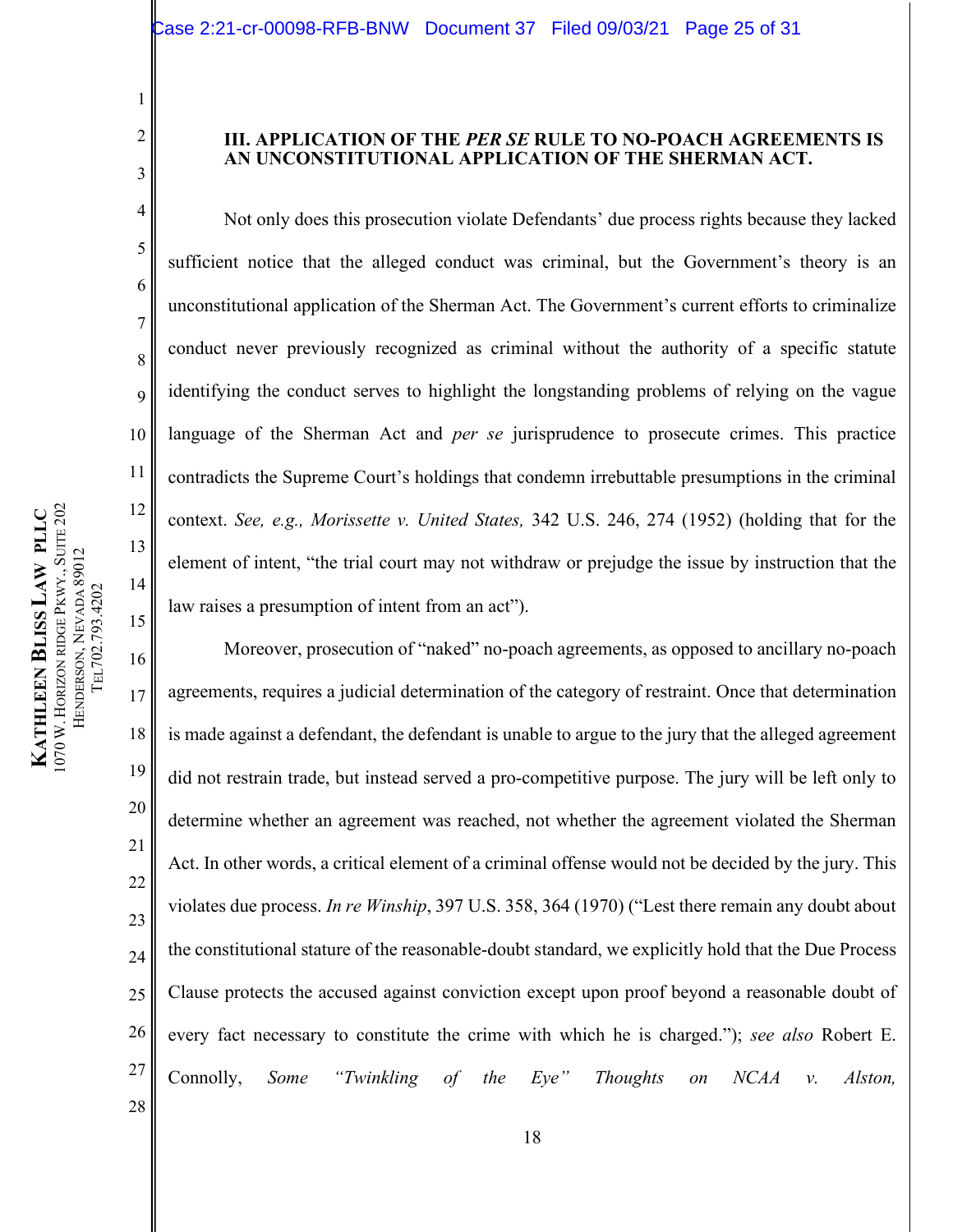#### Case 2:21-cr-00098-RFB-BNW Document 37 Filed 09/03/21 Page 26 of 31

2 5 http://antitrustconnect.com/2021/06/30/some-twinkling-of-the-eye-thoughts-on-ncaa-v-alston/; Roxann E. Henry, *Per Se Antitrust Presumptions in Criminal Cases,* COLUM. BUS. L.R. (2020) *available at* https://journals.library.columbia.edu/index.php/CBLR/article/view/8477.

#### <span id="page-25-2"></span>**IV. THE INDICTMENT FAILS TO DEMONSTRATE THE ALLEGED CONDUCT'S EFFECT ON INTERSTATE COMMERCE**

"The Sherman Act reaches only activities in the flow of interstate commerce or that, 'while wholly local in nature,' would substantially affect interstate commerce if successful." *United States v. Vega-Martinez*, 949 F.3d 43, 48 (1st Cir. 2020) (quoting *McLain v. Real Estate Bd. of New Orleans, Inc.*, 444 U.S. 232, 241–42 (1980)). There are two theories available to satisfy the interstate commerce element of antitrust laws. First, "that the acts complained of, occurred within the flow of interstate commerce," and second, that "the acts complained of, occurred wholly on the state or local level, in intrastate commerce, but substantially affected interstate commerce." *Las Vegas Merchant Plumbers Ass'n v. United States*, 210 F.2d 732, 739 n.3 (9th Cir. 1954). The Indictment failed to adequately allege interstate commerce sufficiently to satisfy either theory of this element.

19 20 21 22 23 24 25 26 27 Here, all alleged conduct was limited to a single customer in a single market: CCSD. Indeed, most of the allegations center on nurses who worked at a single school, the John F. Miller School, within the Clark County school district. Even if the Government sufficiently alleged an agreement to fix the wages of nurses working at CCSD, the government has failed to allege that the agreement affected interstate commerce. There are no allegations that any affected nurse lived anywhere other than Nevada. There are no allegations that any customer of AOC or Company A other than CCSD, located entirely in Nevada, was affected. There are no allegations that any employees of AOC or Company A engaged in the alleged agreement outside of Nevada. And there

1

<span id="page-25-3"></span>3

4

<span id="page-25-0"></span>6

7

8

9

10

11

12

13

14

15

<span id="page-25-1"></span>16

17

18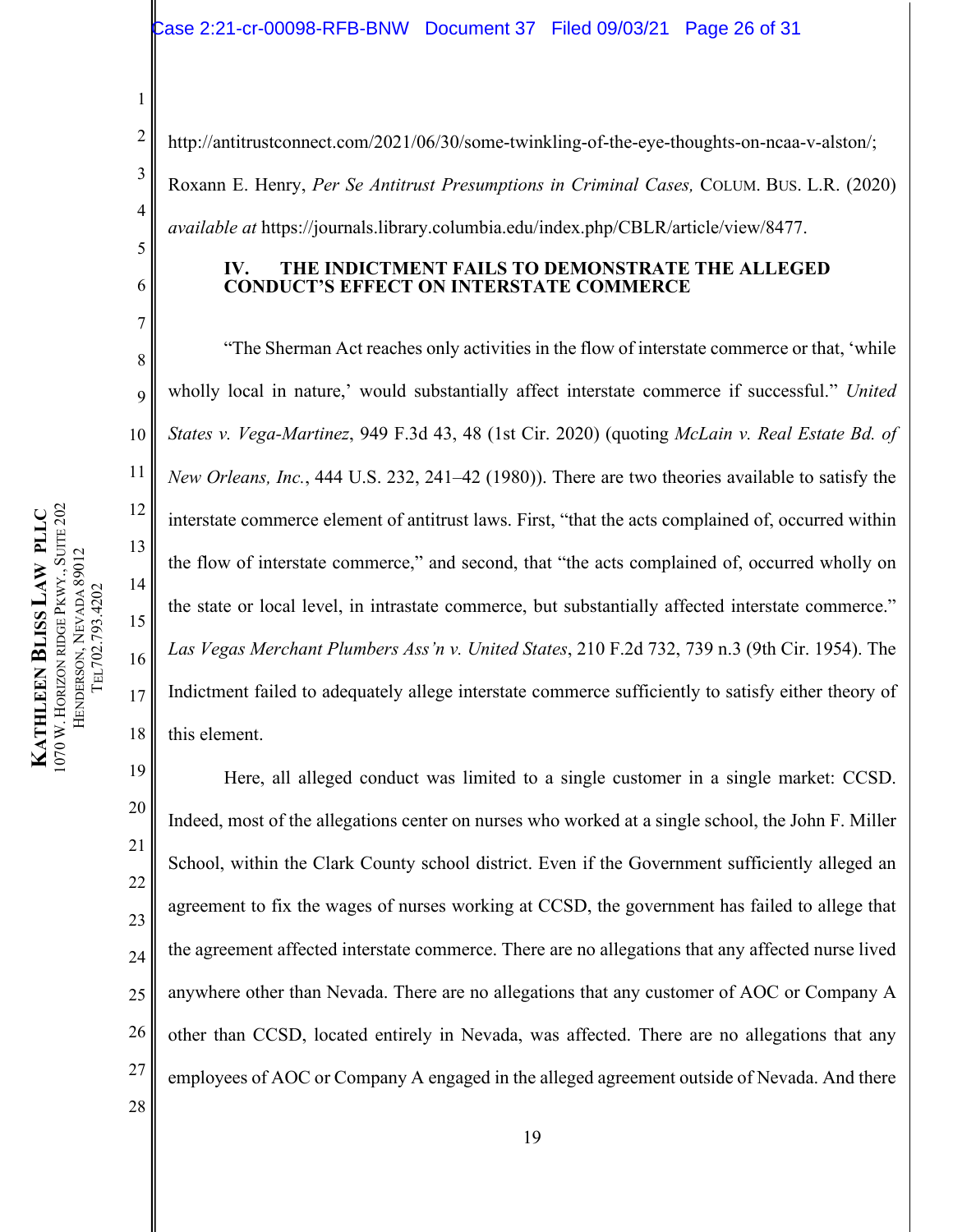## Case 2:21-cr-00098-RFB-BNW Document 37 Filed 09/03/21 Page 27 of 31

<span id="page-26-0"></span>are no allegations that any conduct alleged to be taken by Mr. Hee or by Individual 1 occurred outside of Nevada. The possibility of proving that the conduct happened in the flow of interstate commerce is therefore foreclosed. *See Freeman v. San Diego Ass'n of Realtors*, 322 F.3d 1133, 1143 (9th Cir. 2003) ("Monopolizing the local lemonade stand doesn't get you into federal court.").

Neither has the Government alleged any substantial effect on interstate commerce. There is no allegation here that the restraint itself (the alleged no-poach agreement) had a substantial adverse effect on interstate commerce. Instead, the Government made a feeble attempt to satisfy the interstate commerce element by alleging that: (1) CCSD paid AOC and Company A money that traveled in interstate commerce; (2) AOC and Company A paid their nurses money that traveled in interstate commerce; (3) "the payments that CCSD made to AOC and to Company A for the services rendered by their respective nurses were funded in substantial part by the State of Nevada. The State of Nevada funding included a substantial portion of federal funding from Medicaid. . . ."; and (4) AOC and Company A employed healthcare workers in multiple states. (ECF 1 at  $\P$  15(a-d)).

<span id="page-26-3"></span><span id="page-26-2"></span><span id="page-26-1"></span>20 21 22 23 24 25 26 27 28 These allegations are insufficient to establish a substantial effect on interstate commerce. Merely alleging that "payments ... traveled in interstate commerce" is insufficient to meet the interstate commerce element of a Sherman Act claim. In *United States v. Oregon St. Med. Society*, the Supreme Court concluded that the interstate commerce element was not met where the alleged restraint—an allocation of territories—occurred only in one state and interstate commerce was "not proven . . . to be adversely affected" even though some payments traveled to out of state entities. 343 U.S. 326, 338 (1952); *see also Summit Health, Ltd. v. Pinhas,* 500 U.S. 322, 342 (1991) (Scalia, J., dissenting) (summarizing *United States v. Oregon* as holding that "in order to

1

2

3

4

5

6

7

8

9

10

11

12

13

14

15

16

17

18

19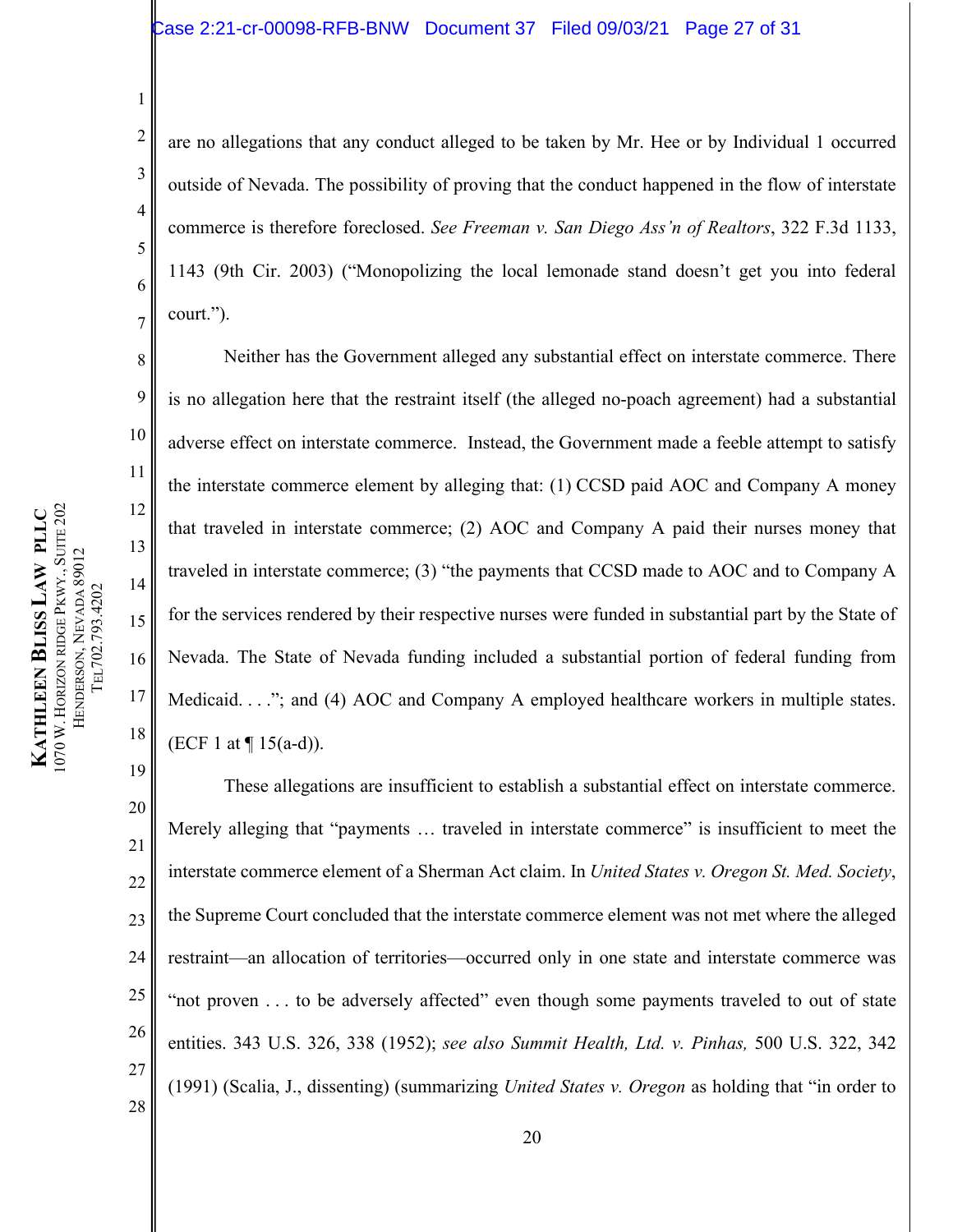## Case 2:21-cr-00098-RFB-BNW Document 37 Filed 09/03/21 Page 28 of 31

8 prevail, the Government had to show that the *restraint itself* (the allocation of territories), had a substantial adverse effect on interstate commerce."). To allow this theory to support a criminal antitrust case would mean that any good or service for which money is paid substantially affects interstate commerce if payment simply moves via wire from one bank to another across state lines. If that were sufficient, it would subject every good or service paid for to the federal application of the Sherman Act. This would effectively eliminate this element of the Sherman Act, federalizing all commerce and potentially having significant constitutional implications.

<span id="page-27-0"></span>Nor does a mere allegation of federal funding meet the level necessary to allege adequate interstate commerce. Even the relatively recent First Circuit decision addressing the interstate commerce element of criminal Sherman Act violations, *United States v. Vega-Martinez*, 949 F.3d 43 (1st Cir. 2020), is distinguishable. The activity in this case is at least one level removed from the federal funding in that case. In *Vega-Martinez,* the defendants were rigging bids and allocating the market for transportation contracts that were being paid with funds allocated via federal No Child Left Behind funds. *Vega-Martinez*, 949 F.3d at 49. The unlawful activity had a direct effect on the federal funding because the amount of federal funds being spent was directly impacted by the activity. *Vega-Martinez*, 949 F.3d at 50. Moreover, the buses that would be used in the execution of the transportation contracts also traveled in interstate commerce because they were purchased in Florida and used in Puerto Rico. *Id*.

23 24 25 26 27 28 Not so here. Instead, in this Indictment, the Government alleges only that the State of Nevada received federal funding, that CCSD received funding from the State of Nevada, and that CCSD paid AOC and Company A. But the Indictment fails to allege that the money paid to AOC and Company A actually came from federal funds. And there is no allegation that the alleged conduct affected the amount of funding the federal government provided to the State of Nevada.

1

2

3

4

5

6

7

9

10

11

12

13

14

15

16

17

18

19

20

21

22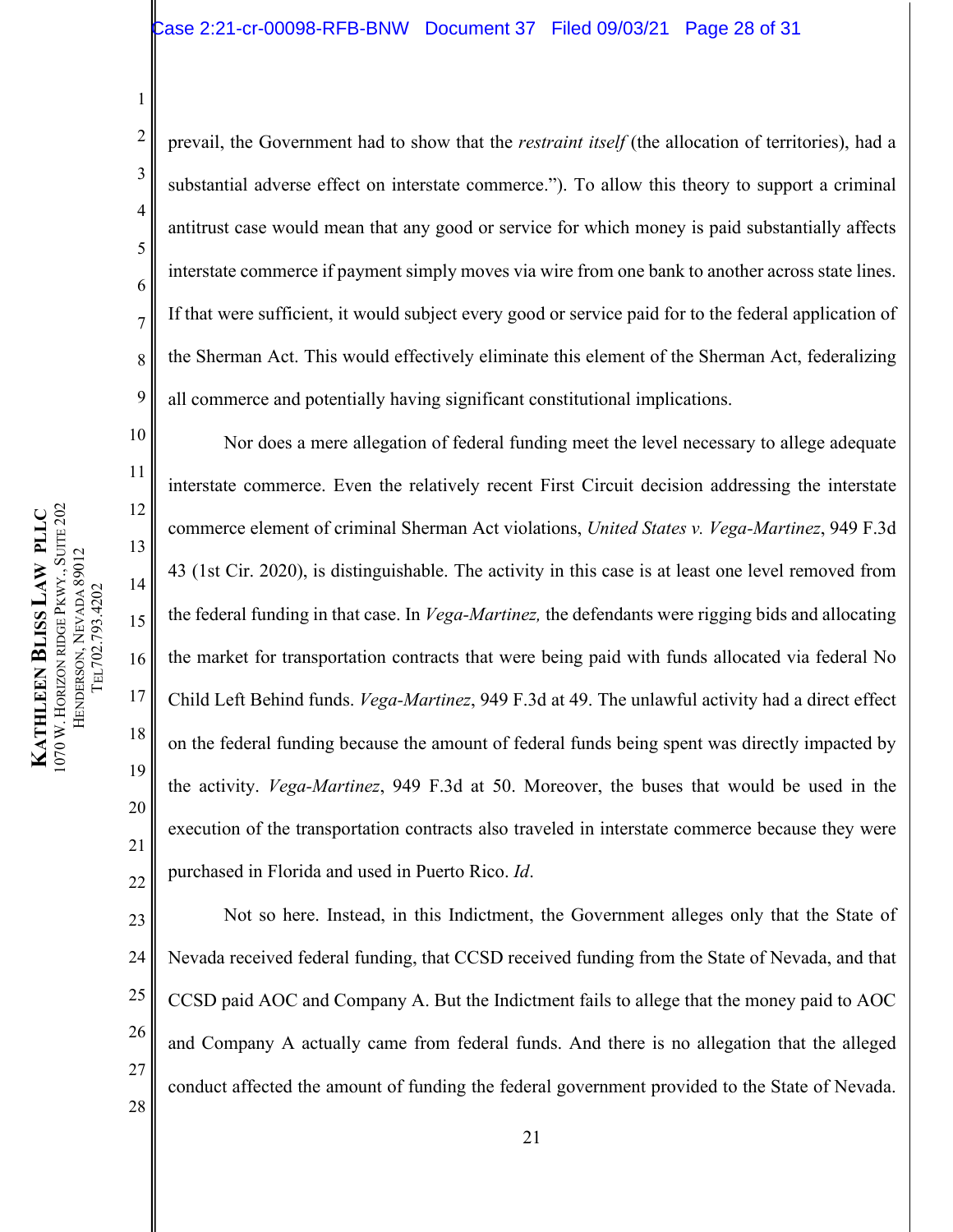2 3 5 8 9 10 12 13 15 In fact, the Government does not even allege that the contracts between the CCSD and AOC and between CCSD and Company A were affected by the supposed agreement. Only the employment relationship among AOC and Company A and the nurses themselves was allegedly affected. And while the Indictment alleges that CCSD's relationship with AOC and Company A was based on contracts entered into in August 2013, years before the alleged agreement (ECF 1 ¶ 8) and "periodic amendments extending the contract"  $(\P 9)$ , the entire alleged conspiracy occurred within one academic year. Without additional allegations regarding how the alleged agreement might have affected the payment terms of the 2013 agreement between AOC and CCSD, there could be no allegation that federal funding was affected. And without an effect on federal funding, the mere allegation that federal funds were provided to an entity at least two steps removed from the conduct cannot be sufficient, or else it would completely read the interstate commerce requirement out of any antitrust matter involving a state or municipal entity.

16 20 Finally, the fact that AOC operated in multiple states is not sufficient to meet the interstate commerce element. It is not enough to show that "some aspects of a defendant's business have a relationship to interstate commerce." *Furlong v. Long Island College Hosp.*, 710 F.2d 922, 926 (2d Cir. 1983). "Rather, the inquiry must be whether the defendant's activity that has allegedly been 'infected' by unlawful conduct can be shown 'as a matter of practical economics' to have a not insubstantial effect on the interstate commerce involved." *Id; see also Hamilton Chapter of Alpha Delta Phi, Inc. v. Hamilton Coll*., 128 F.3d 59, 67 (2d Cir. 1997) (*Furlong* stands for the proposition that one cannot "establish the requisite impact on commerce by reference to all of a defendant's business activities.").

<span id="page-28-2"></span><span id="page-28-1"></span>Here, the Indictment does not allege any effect on interstate commerce and certainly not a substantial effect. It must be dismissed for that reason as well.

1

4

6

7

11

14

17

<span id="page-28-0"></span>18

19

21

22

23

24

25

26

27

28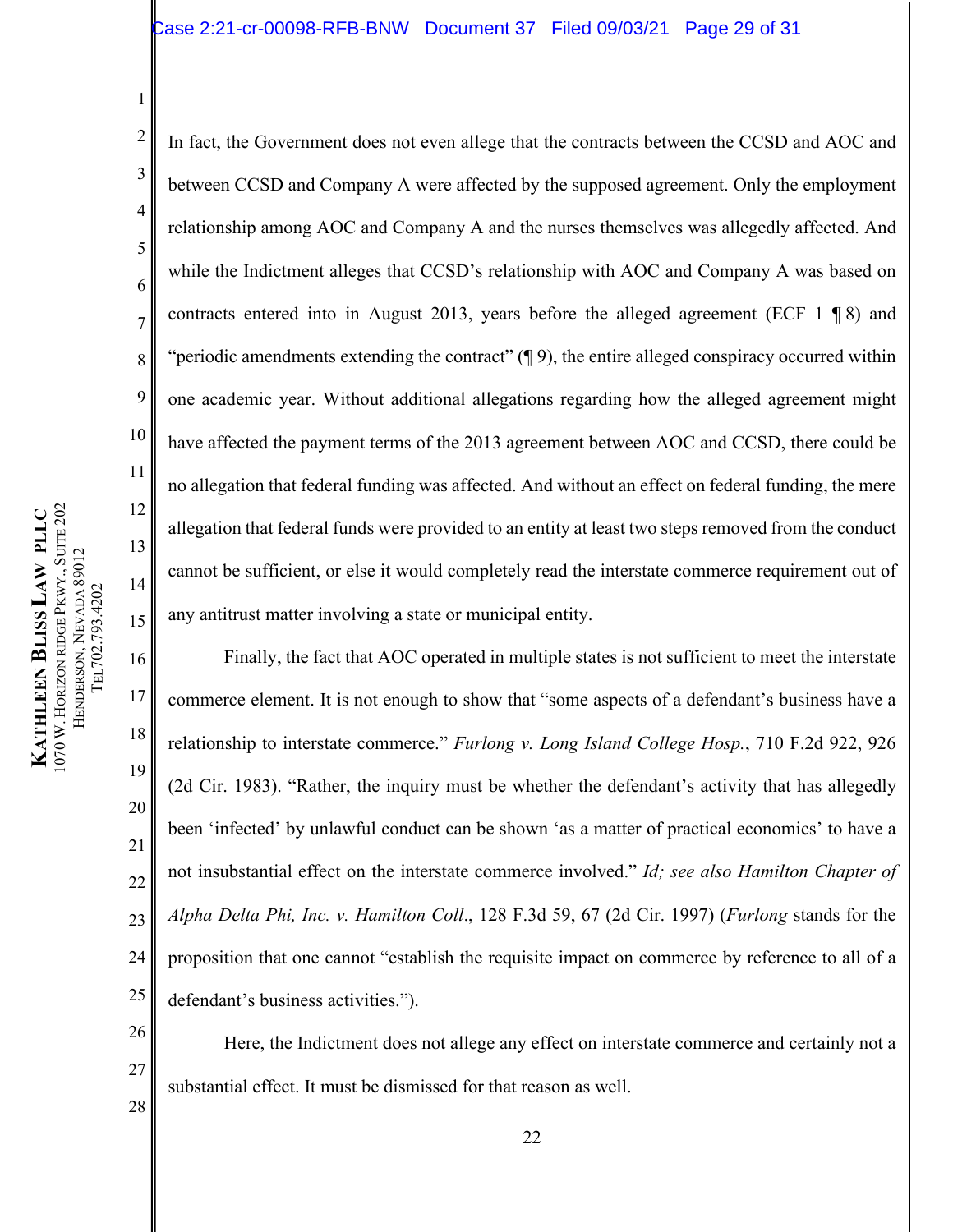#### **CONCLUSION**

The Government seeks to break new legal ground with this Indictment. It is antithetical to the constitutional principles of due process and fair notice to allow a criminal prosecution to establish new law. No court has recognized agreements not to recruit or hire employees as a *per se* violation of the Sherman Act, and the first court to do so—if any—must do so in a civil case. Without a history of recognition of the alleged conduct as a *per se* violation of the Sherman Act, the Government has failed to allege a *per se* violation. Finally, the Indictment does not allege any effect on interstate commerce and certainly not a substantial effect. For the reasons stated herein, the Indictment should be dismissed.

Dated: September 3, 2021 Respectfully submitted,

By: *Carole S. Rendon*  Carole S. Rendon (*pro hac vice)* Mary Pat Brogan (*pro hac vice)* Sean Sandolowski (*pro hac vice pending)* BAKER & HOSTETLER LLP 127 Public Square, Suite 2000 Cleveland, Ohio 44114 Telephone: 216.621.0200 Facsimile: 216.696.0740 crendon@bakerlaw.com ssandolowski@bakerlaw.com mbrogan@bakerlaw.com

Kathleen Bliss KATHLEEN BLISS LAW PLLC 1070 W. Horizon Ridge Pkwy., Suite 202 Henderson, NV 89012 Office: 702.463.9074 kb@kathleenblisslaw.com *Attorneys for Defendant VDA OC, LLC*

1

<span id="page-29-0"></span>2

3

4

5

6

7

8

9

10

11

12

13

14

15

16

17

18

19

20

21

22

23

24

25

26

27

28